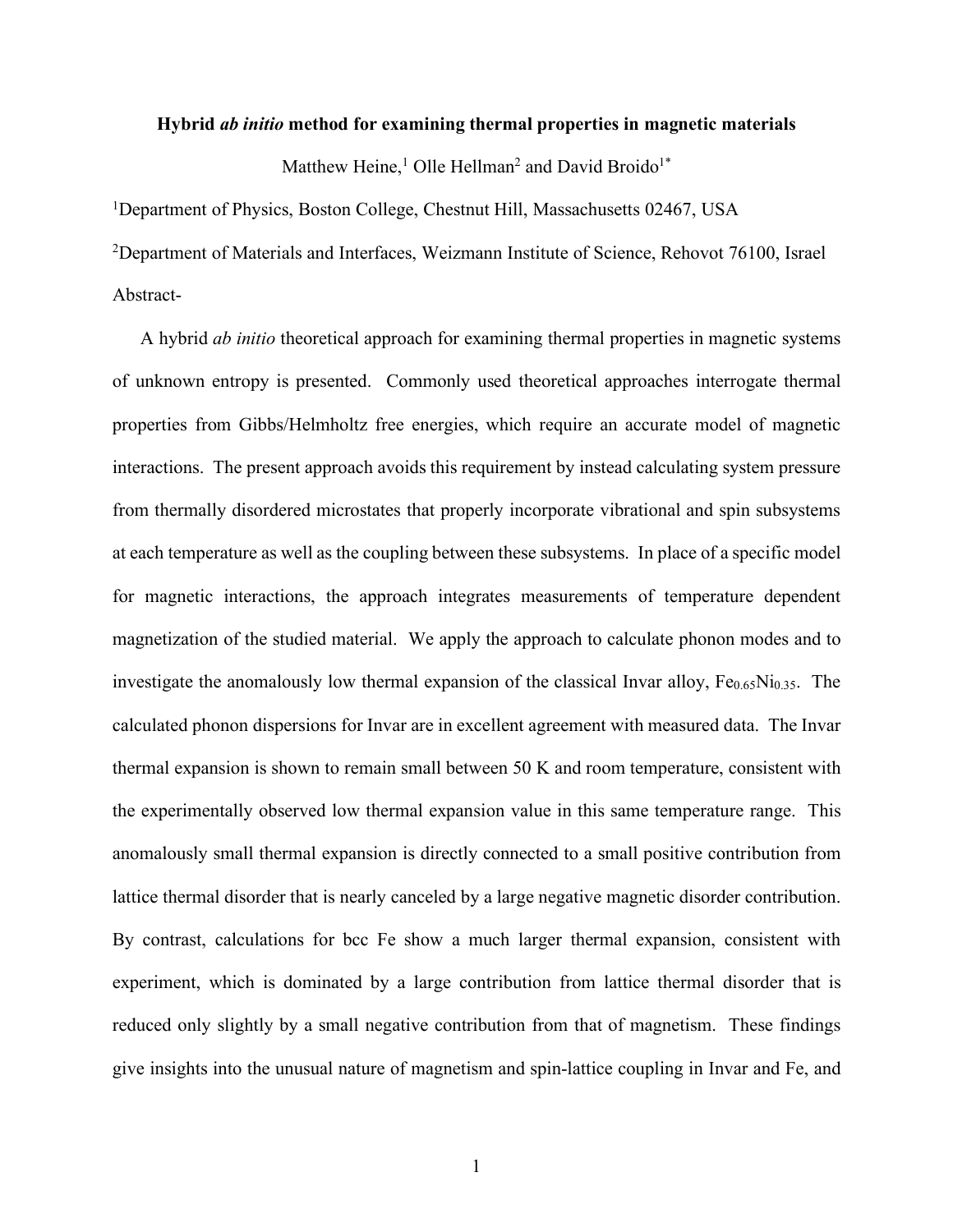they support the presented new methodology as a complementary way to investigate thermal properties of magnetic materials.

\* broido@bc.edu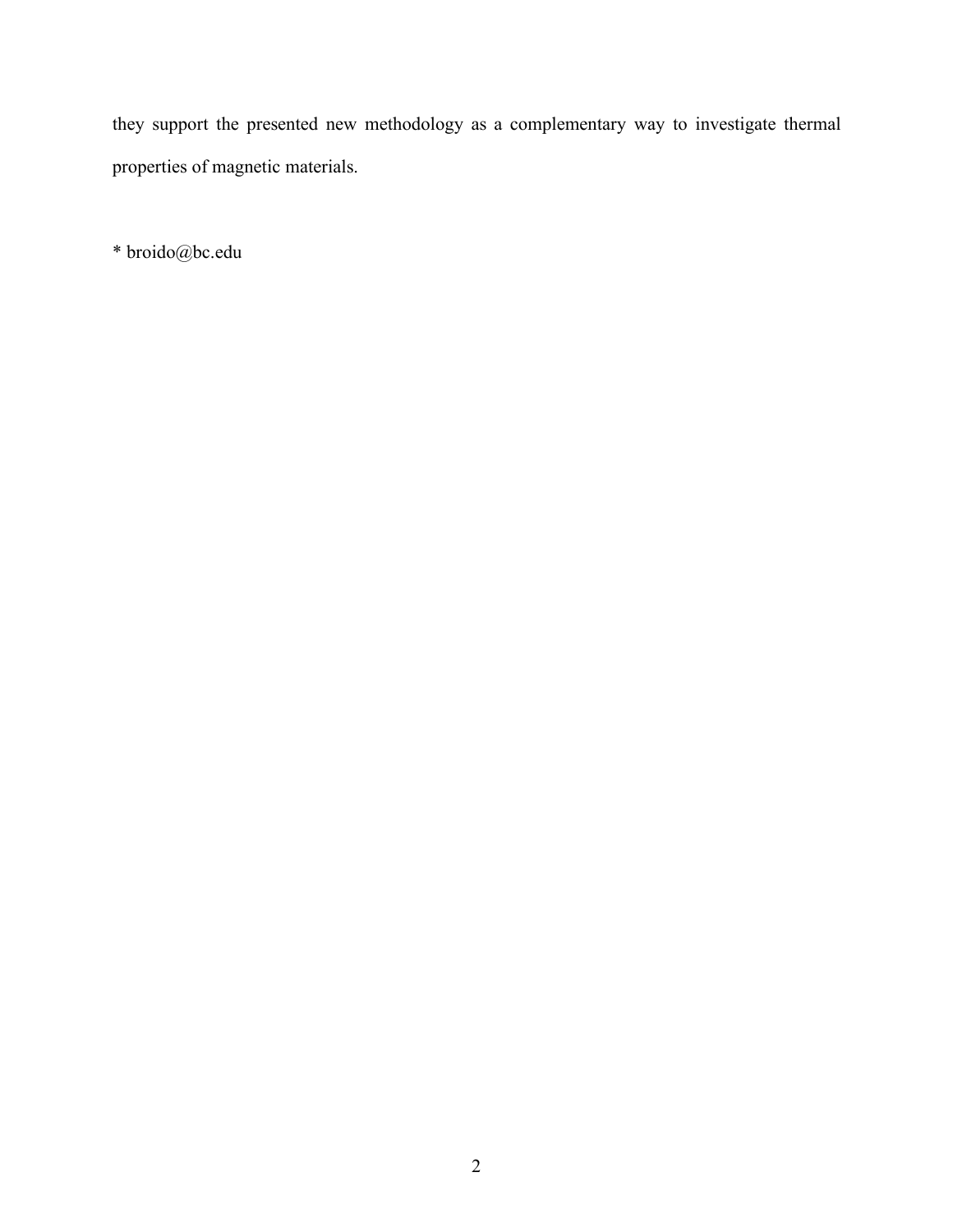## **I. Introduction**

A common theoretical approach to calculate a material's thermal properties starts from the Helmholtz Free energy,  $F = F(V, T) = E - TS$ , where *E* is the energy, *T* is temperature, *V* is the crystal volume, and S is the entropy. At each T, the equilibrium volume,  $V(T)$ , is the one that makes the pressure,  $P = -(\partial F/\partial V)_T$ , vanish. Identifying this volume requires calculations of temperature-dependent phonons. Once it is obtained, thermal expansion can be assessed from the change in V with T along the curve  $V(T, P = 0)$  i.e. the one for which P vanishes. Implementation of this theoretical approach requires an accurate model for *F* and hence the entropy. In magnetic materials that have accepted theoretical models of magnetic interactions, phonon modes renormalized by both anharmonicity and magnetism as well as spin-lattice coupling can be obtained [1, 2], thus giving  $S_{vib}$ . Similarly, knowledge of magnetic interactions allows the construction of models for  $S_{maq}$ .

But what if an accepted model for the magnetism does not exist? In the present work, we introduce a complementary hybrid *ab initio* theoretical approach to calculate phonons and to examine thermal properties such as thermal expansion in a magnetic material. The theory bypasses the need to define the free energy, or more generally, the magnetic entropy. Instead, configurational averages over microstates of thermally disordered atomic displacements and magnetic moment orientations are connected to the measured temperature-dependent magnetization. Using this input from measurement, the approach extracts temperature dependent phonon modes renormalized by both anharmonicity and spin-lattice coupling. In addition, by identifying the  $V(T)$  giving zero pressure at different T, the thermal expansion can be examined.

To test the hybrid *ab initio* theoretical approach, we apply it to calculate phonons and to examine thermal expansion in the "classical Invar" alloy,  $Fe<sub>0.65</sub>Ni<sub>0.35</sub>$ , and in bcc Fe. It is well-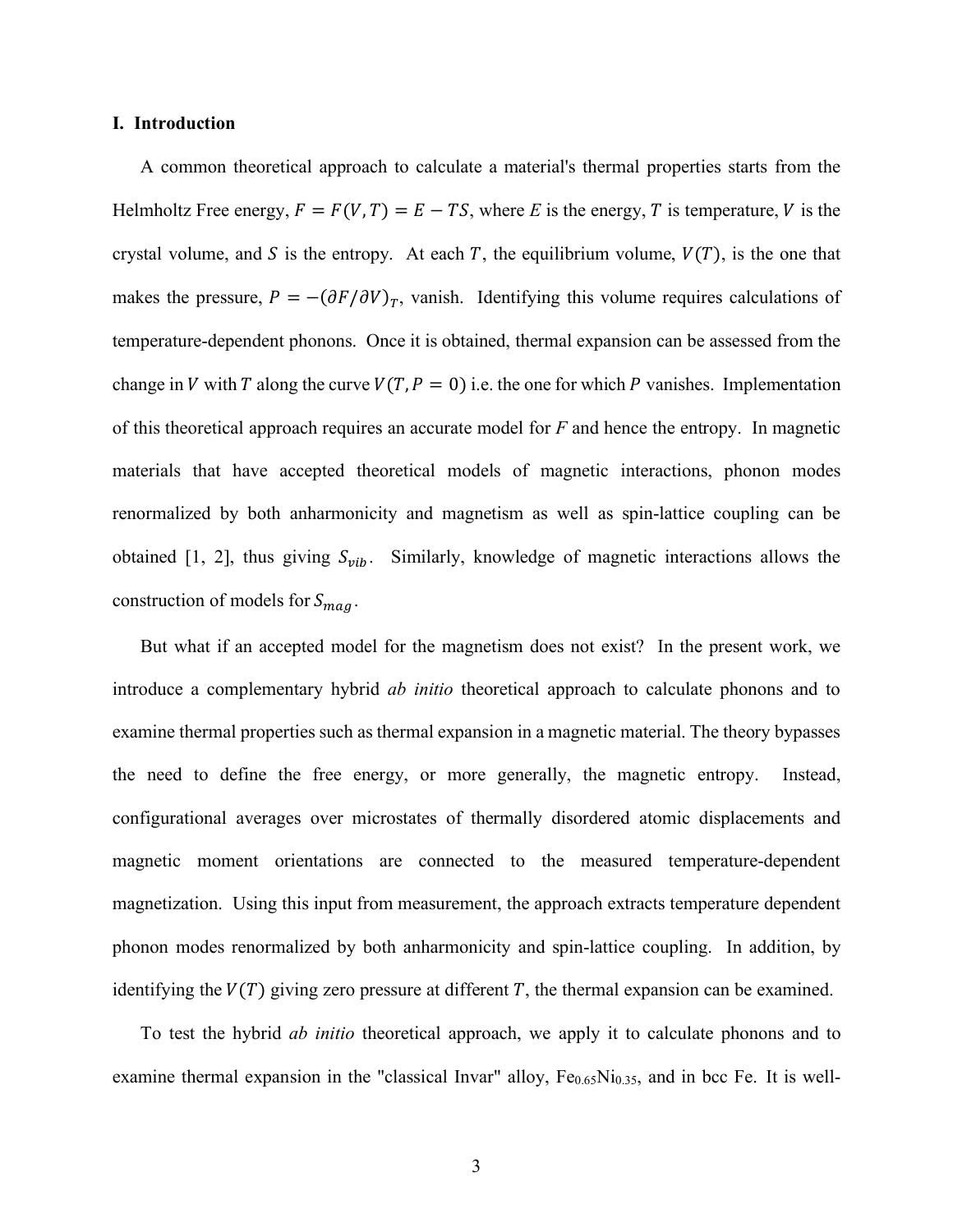known that Invar possesses an anomalously low thermal expansion coefficient around and below room temperature, which is referred to as the Invar effect [3-6]. The explanation for the anomalous thermal expansion has been an open question in condensed matter physics for over a century [5, 7-11], and a complete theoretical description of this behavior is outside the scope of the present work. Nevertheless, we endeavor to assess the merits of the developed theory by (i) comparing calculated phonon dispersions to experiment and (ii) investigating the commonly held notion that the Invar effect arises from a near perfect cancellation between a positive contribution to thermal expansion by the vibrating lattice and a negative contribution from the magnetic subsystem [11].

Excellent agreement with the measured room temperature (RT) phonon dispersions in Invar, which, to our knowledge, has not been demonstrated before. Remarkably, the calculations also identify a near-zero thermal expansion for Invar in the range 50K to 300K, consistent with measurement. The findings suggest that the small thermal expansion in Invar results from a reduced contribution from thermal lattice disorder that is nearly canceled by a large negative contribution from thermal magnetic disorder. To add support of the developed theoretical approach, we also perform calculations for bcc Fe for which accepted models of the magnetic interactions exist. Excellent agreement with the measured RT phonon dispersions of bcc Fe is obtained using the new approach. In contrast to Invar, a much larger thermal expansion is found for Fe, in an equivalent temperature range, whose value is consistent with experiment. For Fe, the lattice thermal disorder contribution to thermal expansion dominates while the analogous contribution from the magnetic subsystem is found to be small.

#### **II. Thermal properties from configurational averaging of microstates**

As noted above, a common theoretical approach to calculate phonons and thermal properties of a material such as thermal expansion involves determination of  $V(T, P = 0)$  at each *T*, by first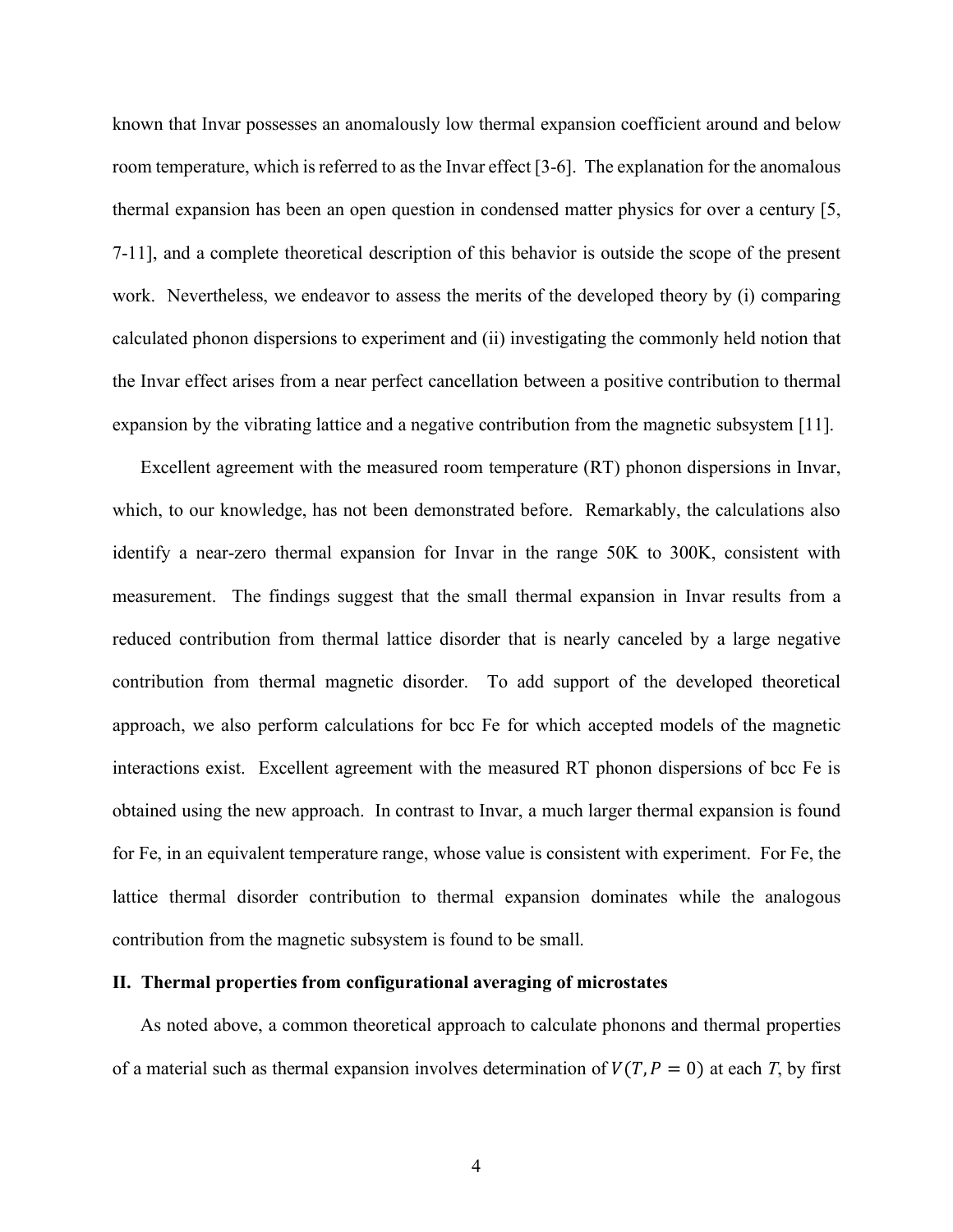calculating the free energy,  $F(V, T)$  and then determining where  $P = -(\partial F/\partial V)_T$  vanishes. The Helmholtz free energy,  $F = E - TS$ , contains both vibrational and magnetic contributions. The present approach bypasses the need to explicitly define the entropy in the following way. First, we express F as:  $F = -k_B T ln(Z(V, T))$ , where  $Z(V, T)$  is the partition function:

$$
Z(V,T) = \sum_{i} exp(-E_i/k_B T)
$$
 (1)

where the sum over  $i$  is a sum over all microstates, and  $E_i$  is the energy of microstate  $i$ . Then,

$$
P(V,T) = -\left(\frac{\partial F}{\partial V}\right)_T = \sum_i p_i \left(-\frac{\partial E_i}{\partial V}\right) = \langle (P_i) \rangle_{V,T}
$$
(2)

where  $p_i = exp(-E_i/k_B T)/Z$  is the probability of occurrence of microstate *i*, and in the last term in Eq. 2 the angle brackets  $\leq ... \geq v$ , r represent a configurational average over microstates in the canonical ensemble for a given V and T. Here, we have defined a microstate pressure:  $P_i$  =  $-(\partial E_i/\partial V)$ . We note that  $P_i$  is not a thermodynamic quantity but merely a notational convenience.

An important feature of using Eq. 2, is that it avoids dealing explicitly with the entropy. Entropy is not neglected; instead, it is dealt with implicitly through the configurational averaging. Conceptually, it may help to recall that entropy is a function of the microstate probability distribution,  $p_i$ , [12],  $S = -k_B \sum_i p_i ln(p_i)$ . Therefore, a choice of microstate averaging is effectively a choice of entropy.

But haven't we traded one problem for another? How are we to determine the microstates appropriate to each  $V$ ,  $T$  and which ones should be included in the configurational averaging? We now discuss the computational approach to accomplish this task.

# **III. Computational Approach**

In order to calculate the pressure,  $P(V, T)$ , from Eq. 2, we will need to obtain  $P_i$  values and perform the configurational averaging. Toward that end, our first step will be to obtain the phonon modes. Then, we discuss how to calculate the microstate energies and demonstrate how to organize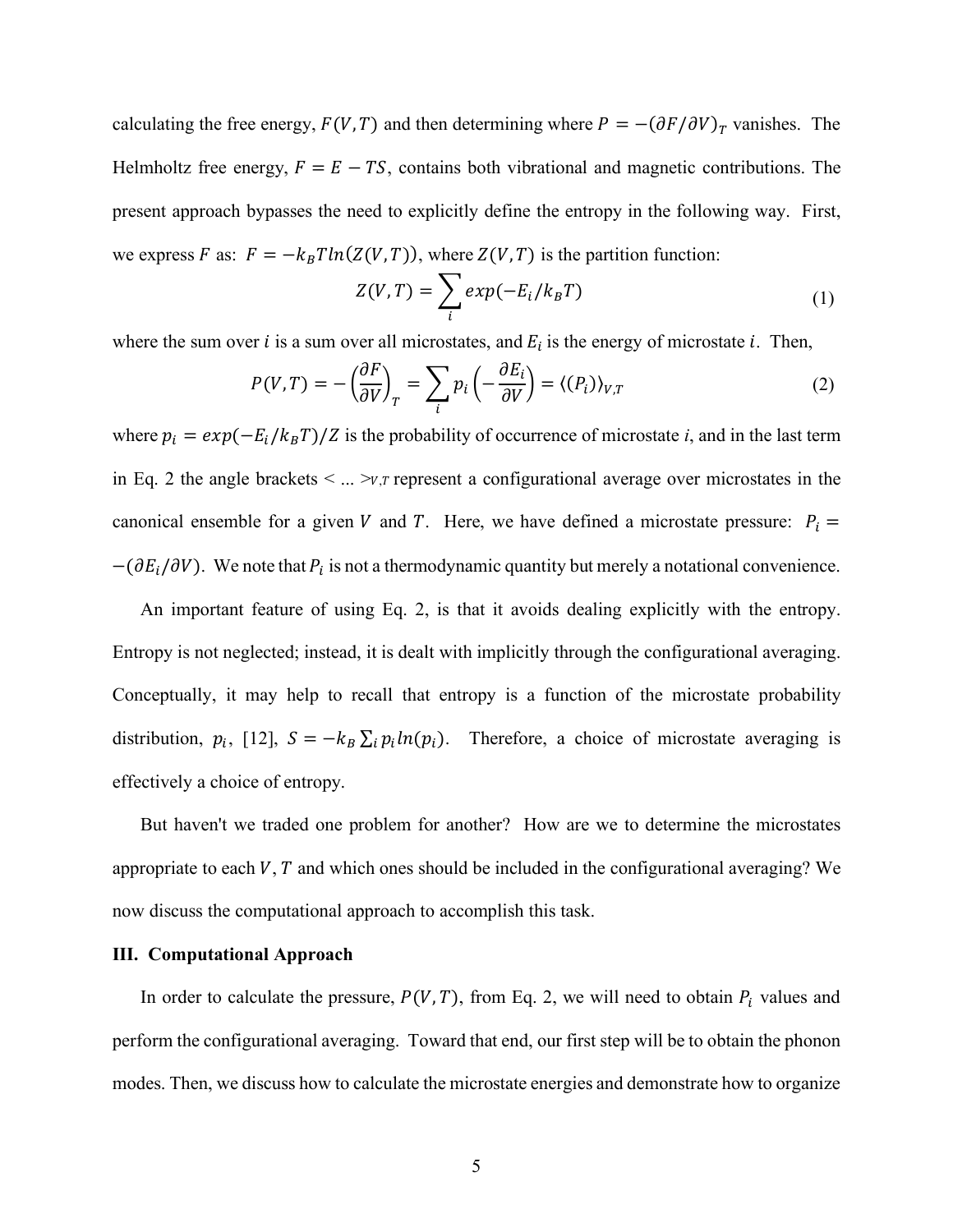these so as to extract  $P(V, T)$ . All calculations are implemented within the framework of Density Functional Theory (DFT), as implemented in VASP [13-16].

*Phonons:* To calculate phonon modes, we use the temperature dependent effective potential (TDEP) scheme [1, 2, 17]. In the TDEP approach, a set of supercell "snapshots", each possessing thermally relevant atomic displacements and magnetic moment orientations, is generated for a set of  $\{V, T\}$ . In the present work, this is achieved using a stochastic sampling approach [18-20]. Here we use a 32-atom supercell. In principle, the chemical disorder of this random alloy may be treated in the same fashion, but for computational efficiency, the technique of special quasirandom structures (SQS) is used [21] to populate the supercell with Fe and Ni atoms in the proper proportion, as has be done previously with TDEP [22]. An example of such snapshots is shown for Invar in Fig. 1. Note that all atoms are thermally displaced, the magnetic moments are thermally disordered, and some atoms are Fe while others are Ni, according to the SQS calculation. A DFT calculation is then performed for each of these thermally and chemically disordered supercell snapshots in order to interrogate the interatomic potential energy surface by generating force-displacement relationships for the atoms.

The TDEP Hamiltonian is

$$
H_{TDEP} = U_0 + \sum_{i,\alpha} \frac{P_{i,\alpha}^2}{2M_i} + \frac{1}{2} \sum_{i,j,\alpha,\beta} \Phi_{i,j}^{\alpha,\beta}(V,T) u_{i,\alpha} u_{j,\beta}
$$
(3)

where  $\Phi_{i,j}^{\alpha,\beta}(V,T)$  are effective IFCs which are explicit functions of both V and T. Any number of IFCs may be used in our framework. For each (*V*-*T*), the effective IFCs are defined to be those that best reproduce, in the least-squares sense, the ensemble of thermally-relevant DFT-calculated force-displacement relationships described above. Thus these effective IFCs best reproduce the thermally-sampled Born-Oppenheimer (BO) energy surface, contrasted with frequently-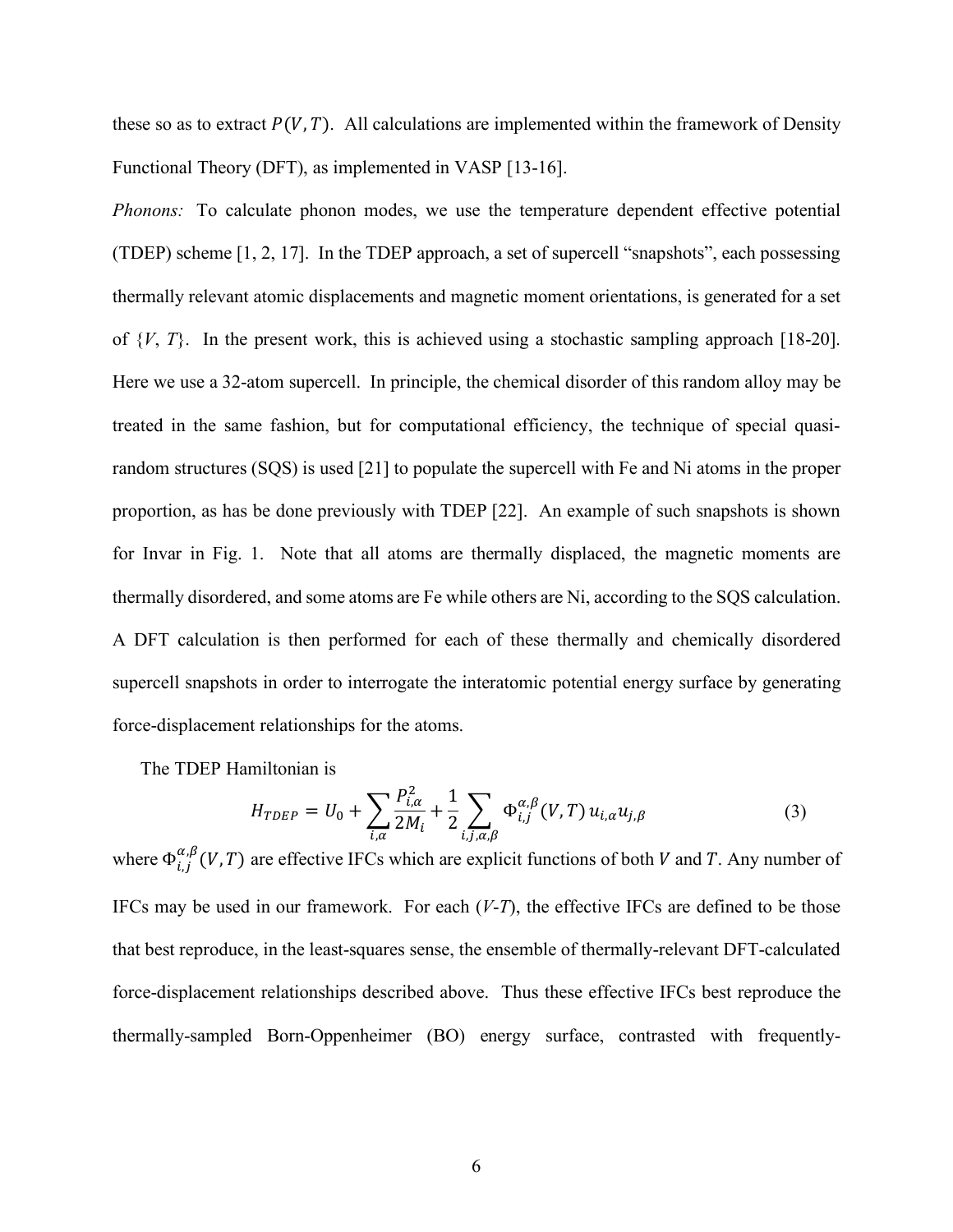constructed IFCs which are derivatives of the BO energy surface with respect to a static ideal lattice.

In this way, effects of spin-lattice coupling are captured *implicitly*; the effective IFCs are those that best reproduce *all* the effects present in the DFT calculations, including spin-lattice coupling as well as lattice anharmonicity, chemical disorder, and local environment effects. The end output of the calculation is therefore a monatomic fcc lattice of an effective atom with renormalized IFCs and renormalized phonon modes are calculated by diagonalizing the dynamical matrix.

*Calculation of microstates:* For each spin-lattice snapshot, *i*, a DFT calculation gives us an energy,  $E_{DFT}[i]$ . However, since the atoms in such a snapshot are thermally displaced but still stationary, this calculation neglects the kinetic energy of the ions. In actuality, each microstate energy is given by:  $E_i = K_i + E_{DFT}[i]$ , where  $K_i$  is the ion kinetic energy of microstate *i*. In principle, the kinetic energy contribution could be obtained in a molecular dynamics (MD) calculation, but such a calculation would omit important quantum mechanical behavior. In particular, at low temperatures, zero-point motion can dominate the amplitudes of the atomic displacements. The zero-point motion is captured within our snapshots approach. Also, the time evolution of the noncollinear magnetic moments within such an MD calculation is a nontrivial problem to solve.

The thermodynamic pressure can then be expressed as:

$$
P(V, T) = P^{K}(V, T) + \langle P_{DFT}[i] \rangle_{V, T}
$$
\n(4)

where the first term is the contribution to pressure from the ion kinetic energy and the second term is the remaining contribution extracted from the DFT calculations:  $\langle P_{DFT}[i] \rangle_{V,T} = \langle -\partial E_{DFT}[i] \rangle$  $\partial V_{V,T}$ . In the quasi-harmonic approximation, it is straightforward to show that [23]:

$$
P^{K}(V,T) = \frac{1}{2} P^{\nu ib}(V,T)
$$
\n(5)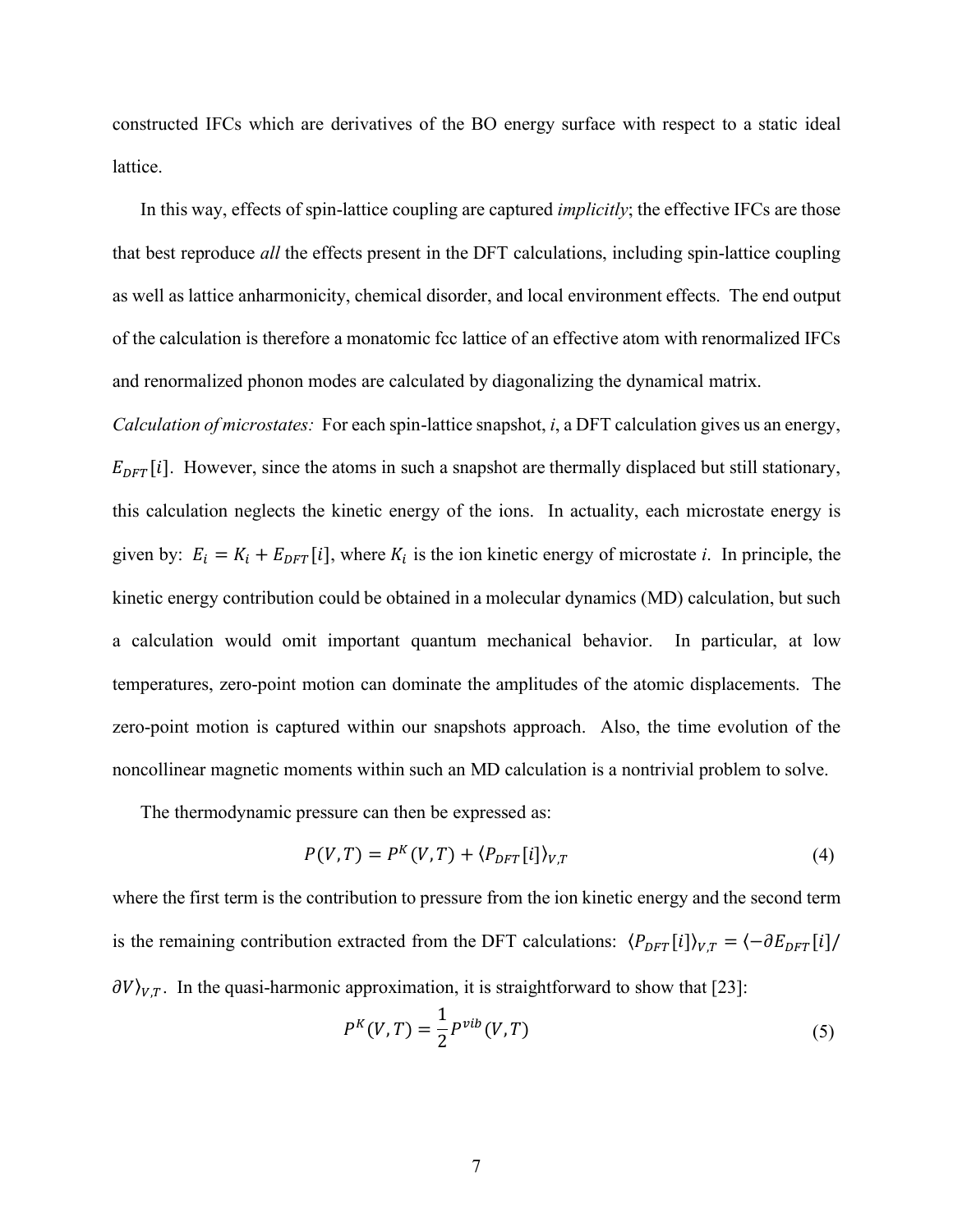where  $P^{\nu i b}$  is the contribution to the pressure from the vibrational energy,  $E^{\nu i b}$ . It can be obtained in a straightforward way once the relevant microstates are identified.

The configurational averaging over magnetic states could also be accomplished if a theory describing magnetism in the material of interest were known. For example, in Fe the magnetic system is often described theoretically using the Heisenberg model. We have found excellent agreement with the temperature dependent phonon frequencies using the Heisenberg model within the TDEP framework [1]. The present approach is developed for cases where an accepted theory of the magnetic interactions does not exist. The theory proceeds by integrating experimental measurements of the normalized magnetization as a function of temperature to guide the selection of microstates to be used in the configurational averaging. A central finding of the present work is that, for both bcc Fe and Invar, the calculated total pressure can be directly specified by the normalized magnetization. Moreover, we find that configurational averaging over magnetic states is unnecessary; using a single magnetic "snapshot" consistent with measurement is sufficient for calculating pressure.

Each magnetic snapshot may be characterized by a normalized magnetization,  $\mathfrak{M}$ , defined as the net magnetization per atom of the supercell divided by the average local moment size. The total pressure is taken to be the pressure calculated using a single magnetic snapshot of normalized magnetization,  $\mathfrak{M}$ :

$$
P(V,T) \approx P_{\mathfrak{M}}(V,T) \tag{6}
$$

In the calculation of  $P_{\text{SR}}$ , averaging over various thermally-displaced atomic configurations is still performed, but only a single magnetic configuration is used. This approximation was validated by demonstrating that pressures derived from considering only one magnetic state according to Eq. 6 were equivalent to the pressure calculated when averaging over magnetic states with similar  $\mathfrak{M}$ .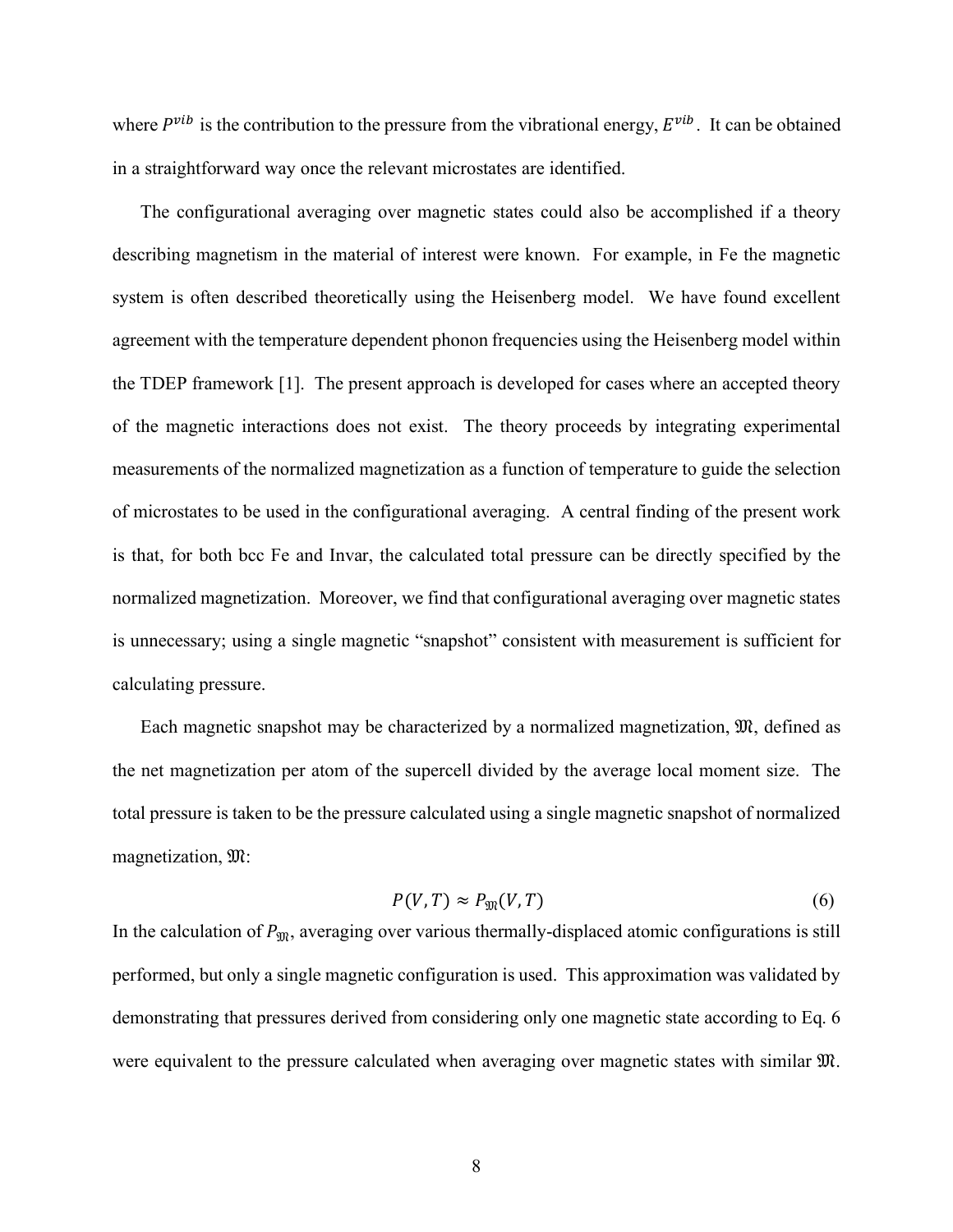A detailed description of this computational scheme and its justification for Invar are presented in Appendix A.

#### **IV. Results**

To our knowledge, an *ab initio* calculation of phonon dispersions in Fe0.65Ni0.35 and demonstrated agreement with this measured data does not exist. Figure 2 shows the calculated room-temperature (296K) phonon dispersions using the presented computational approach compared to measured data at that same temperature [24-26]. Calculations are for a lattice constant of  $a = 3.5845$ Å, which was found to give nearly zero pressure at room temperature, and a normalized magnetization value of  $\mathfrak{M} = 0.8$ , consistent with the measured lattice constant [27] and magnetization of the Invar alloy [28-31] at room temperature. The excellent agreement with measured data supports the employed strategy of using a magnetic configuration with  $\mathfrak{M}$  closest to the measured normalized magnetization value.

We have tested the sensitivity of phonons to independent changes of magnetization, volume, and temperature. We find that (i) holding  $T$  and  $V$  fixed, increased magnetic disorder produces an overall softening of phonon modes, and (ii) holding  $T$  and  $\mathfrak{M}$  fixed, decreasing  $V$  stiffens phonon modes. Interestingly, upon performing calculations at  $T = 0K$ , 50K, 300K, and 600K, but keeping the magnetic configuration and volume fixed, the phonon dispersions were found to be nearly independent of  $T$ . Thus, the phonons are insensitive to larger atomic displacements produced by increasing temperature when  $V$  and M are held fixed. This points to possible weak anharmonicity in the Invar bonding since the larger displacement amplitudes with increasing  $T$  cause the constituent atoms to sample more anharmonic parts of the chemical bonds, but in Invar, this does not in itself significantly renormalize the phonon modes. In contrast, we have found that for bcc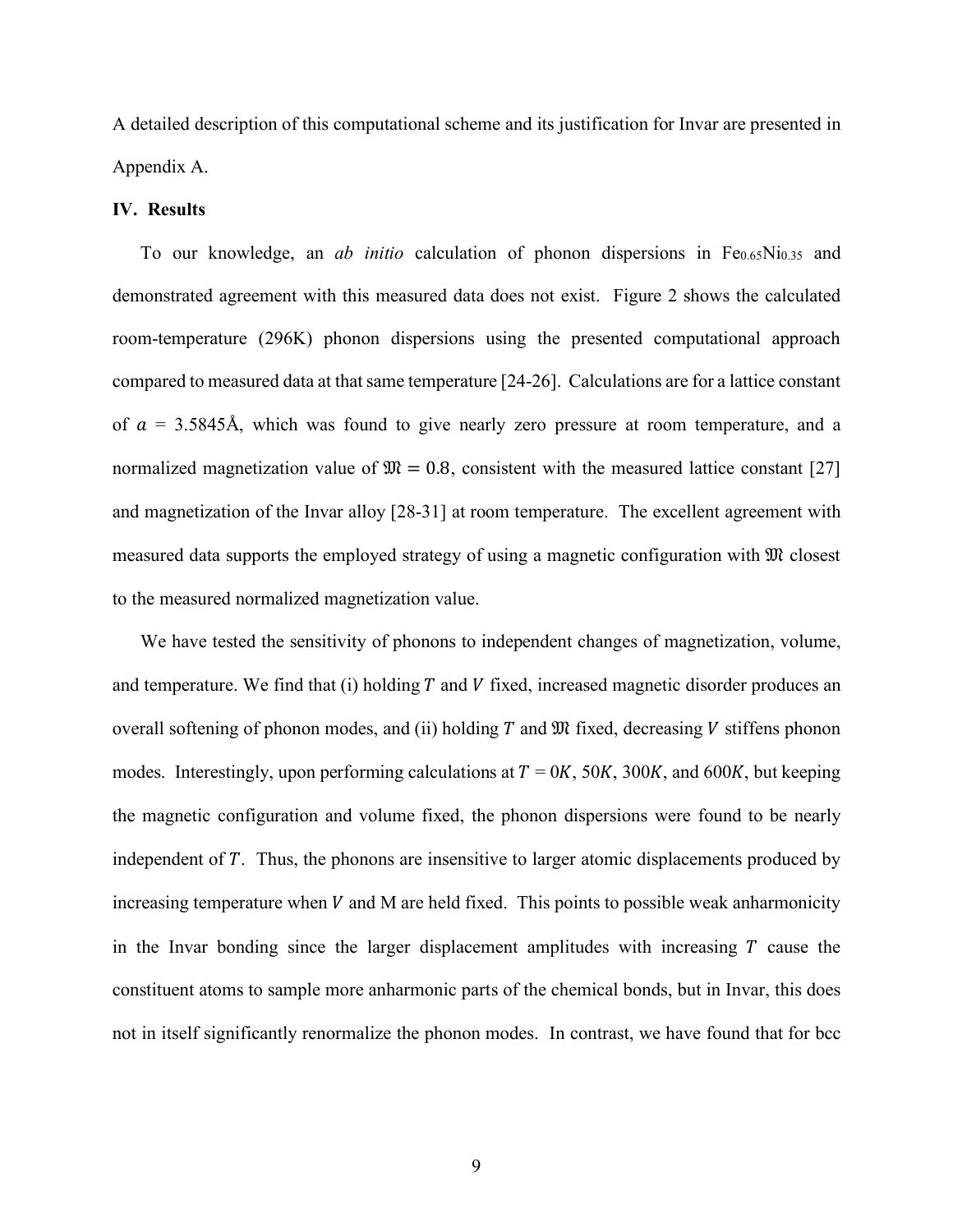Fe, the increase in lattice thermal atomic displacement amplitudes produced significant renormalization of the phonon modes [1].

Figure 3 investigates the effects of changing lattice thermal disorder ("lattice temperature") and magnetic thermal disorder ("magnetic temperature") independently. It compares the calculated pressures,  $P_{\text{m}}$ , for Invar (left panel) and bcc Fe (right panel) for two different lattice temperatures. For Invar, these are 50K and 296K, while for bcc Fe they are 300K and 600K. These temperatures reflect low and medium values relative to the respective transition temperatures of around 500K and 1043K. The lattice constants for Invar (3.5845Å) and Fe (2.83Å) are chosen to give roughly zero pressure at the lower of the two temperature values for the points matching the measured magnetizations at those temperatures. These lattice constant values are in good agreement with measured values [27, 32]. The figure demonstrates the relative effects of lattice and magnetic thermal disorder contributions to pressure in Invar compared with those for bcc Fe. A positive contribution to pressure works to expand the crystal (increase the lattice constant) while a negative contribution to pressure works to contract the lattice (decrease lattice constant). From this plot, we can make several conclusions. First, it is apparent that, in both invar and bcc Fe, increasing magnetic disorder (decreasing  $\mathfrak{M}$ ) lowers the pressure i.e. the magnetic thermal disorder acts to reduce the lattice constant corresponding to a negative contribution to thermal expansion. Second, the magnitude of this effect is significantly larger in Invar than it is in bcc Fe. Specifically, comparing the spreads of the pressure ranges between fully-aligned (yellow) to random paramagnetic (blue) shows that this range is about 6 times larger in Invar than it is in bcc Fe. Thus, the same increase in magnetic thermal disorder produces a larger negative contribution to the thermal expansion in Invar than is the case for bcc Fe. Third, note the relative shift of each vertical set of points between the two temperatures for each material. Comparing points of equivalent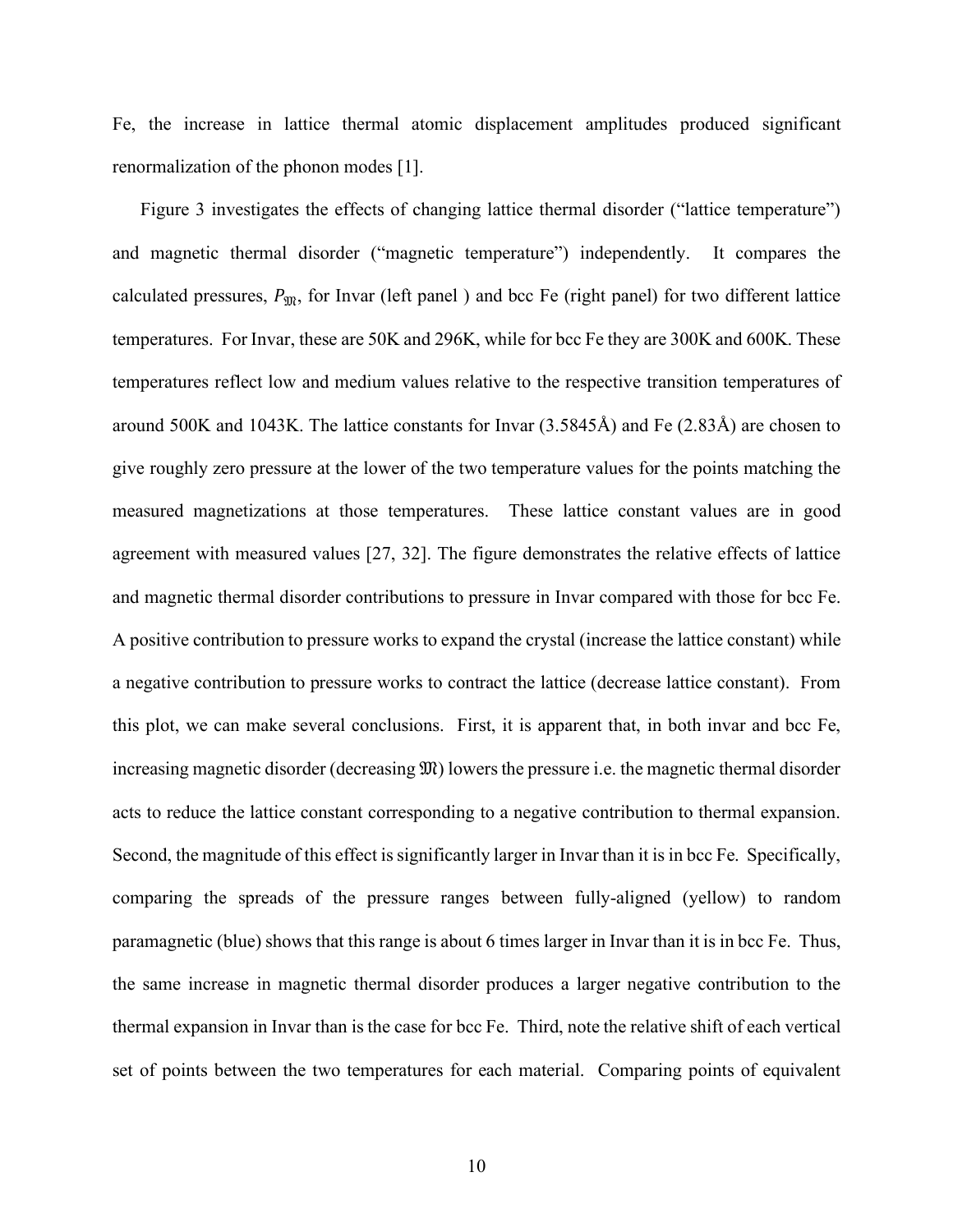magnetization at the two temperatures represents the effect of the lattice thermal disorder on pressure: an increase in pressure with increasing temperature corresponds to positive thermal expansion (i.e. the lattice wants to expand to reduce the pressure back to zero). The smaller pressure differences evident in Invar show that the contribution to its thermal expansion from increasing thermal lattice disorder is suppressed compared with bcc Fe.

Figure 4 plots the  $P_{\text{M}}$  values for Invar (left panel) and bcc Fe (right panel) for a subset of the magnetizations shown in Fig. 3. The point marked "a" in the left panel corresponds to the zero pressure point for Invar at 50K, obtained for the lattice constant, 3.5845Å. The point marked "c" is calculated using the same 50K lattice constant, but now using thermal lattice configurations for 296K and the measured room temperature magnetization value of  $\mathfrak{M} = 0.8$ . The small value of P found at point c (296K) is consistent with a near-zero thermal expansion over the 50K-300K range [33].

The lack of thermal expansion is found to be a consequence of a cancellation between the positive contribution from the lattice thermal disorder and the negative contribution from that of magnetism, as has been postulated before. This can be seen as follows. Starting at  $P(T = 50K)$ (point a) and increasing  $T$  to 296K while keeping the normalized magnetization,  $\mathfrak{M}$ , fixed at the 50K value brings us to point b. In this move from a to b, the only change is that lattice thermal disorder has increased. Thus, the increase seen in  $P_{\mathfrak{M}}$  upon moving from a to b is caused by the increase in thermal lattice disorder. But in reality,  $\mathfrak{M}$  also decreases when  $T$  is increased, as the magnetic moments become more thermally disordered. Including this disorder by reducing  $\mathfrak{M}$  to match the measured value at 296K reduces the pressure to the near-zero value at point c. Thus, for Invar, the negative contribution to thermal expansion from the increased thermal magnetic disorder is found to almost exactly cancel the positive contribution from the increased thermal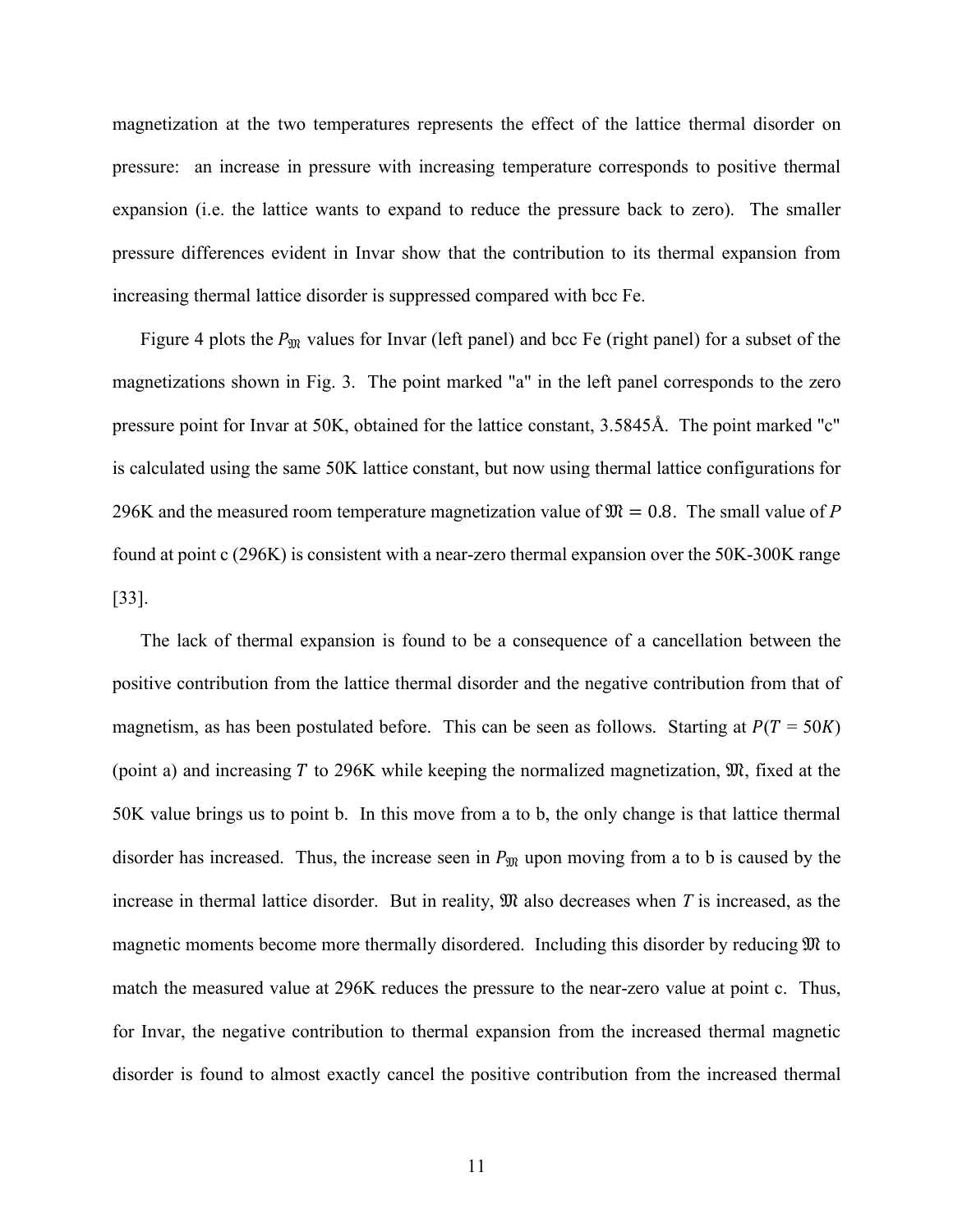lattice disorder. We emphasize that this remarkable result is captured using finite-temperature *ab initio* calculations within the DFT framework, and it demonstrates the extraordinary interplay between lattice and magnetic subsystems.

The results of similar calculations for bcc Fe are presented in the right panel of Fig. 4. In contrast to the findings in Invar, bcc Fe shows a large positive thermal expansion: point c is at a much higher pressure than point a, indicating that the zero-pressure volume for *T*=600K is noticeably larger than that for *T*=300K. This large increase is consistent with the measured large thermal expansion coefficient in bcc Fe [34]. It is dominated by the contribution from lattice thermal disorder, which can be seen by moving from point a to point b (increasing *T* at fixed *V* and ), which causes only a slightly larger increase in pressure compared with the move from a to c. Thus, we conclude that the contribution to thermal expansion from lattice thermal disorder is much larger in bcc Fe than in Invar. Furthermore, since the move from b to c in bcc Fe is quite small, we conclude that the negative contribution to thermal expansion in Fe from increasing magnetic disorder is negligible in bcc Fe in this temperature region. In fact, even increasing magnetic disorder in Fe to the fully-random paramagnetic extreme (point d) would not reduce the pressure enough to make the bcc result consistent with zero thermal expansion.

# **V. Conclusions**

In summary, a hybrid first principles theoretical framework for calculating temperature dependent phonons and examining thermal properties such as thermal expansion in magnetic materials of unknown entropy was presented. The approach integrates experimental measurements of the normalized magnetization into calculations of thermodynamic pressure in terms of configurational averaging over spin-lattice microstates. Thermal disorder in lattice and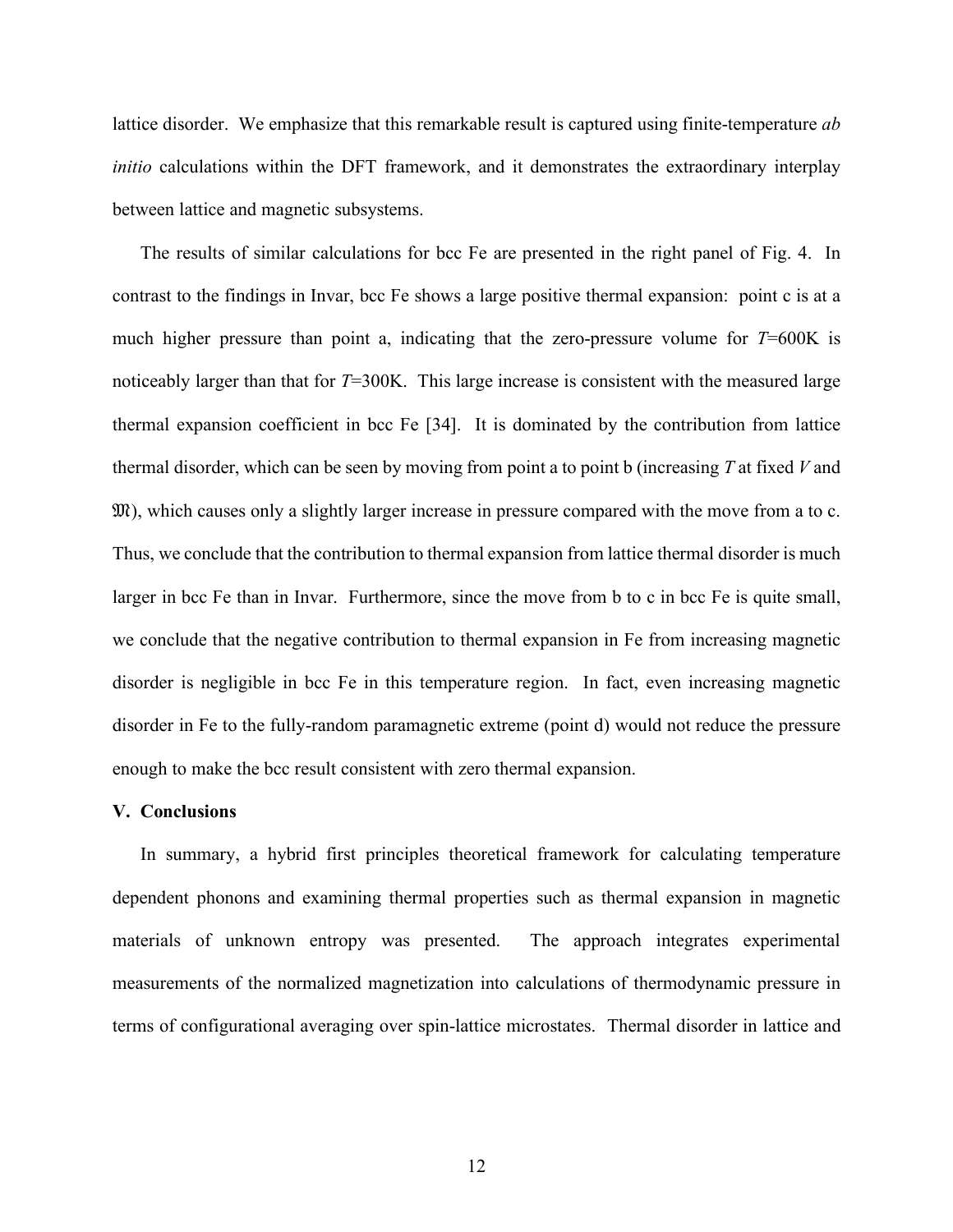magnetic subsystems as well as spin-lattice coupling effects are naturally captured. The approach was tested on the classical Invar alloy  $Fe<sub>0.65</sub>Ni<sub>0.35</sub>$  and on bcc Fe.

Excellent agreement with the measured room temperature phonon dispersions of Invar was achieved which, to our knowledge, has not been demonstrated previously. The results give a picture of the Invar effect in which (i) a positive contribution to thermal expansion from thermal lattice disorder is relatively small, possibly because of weak bond anharmonicity; (ii) contribution to thermal expansion from magnetic thermal disorder is relatively large, evidenced by the increased sensitivity of pressure to magnetic thermal disorder. The combination results in a near perfect cancellation between contributions from lattice and magnetic disorder in Invar. The behavior in bcc Fe is found to be in striking contrast, where a large positive lattice disorder contribution to thermal expansion is hardly reduced by the negative contribution from magnetic disorder. These findings are qualitatively consistent with prior predictions and measurements.

We emphasize that the results presented for thermal expansion in Invar and Fe are somewhat qualitative, and we do not claim to present a deep theoretical explanation for the anomalously small thermal expansion in Invar. Nevertheless, the proper trends that are identified along with the excellent agreement of the calculated phonon dispersions of Invar compared to experiment suggest that the new method may be a fruitful path for *ab initio* study of the thermal properties of magnetic materials of unknown entropy at finite temperature, which deserves further investigation.

**Acknowledgements:** This work was supported by the U.S. Department of Energy, Office of Science, Basic Energy Sciences, under Award # DE-SC0021071. M. H. and D. B. also acknowledge computational support from the Boston College Linux Cluster.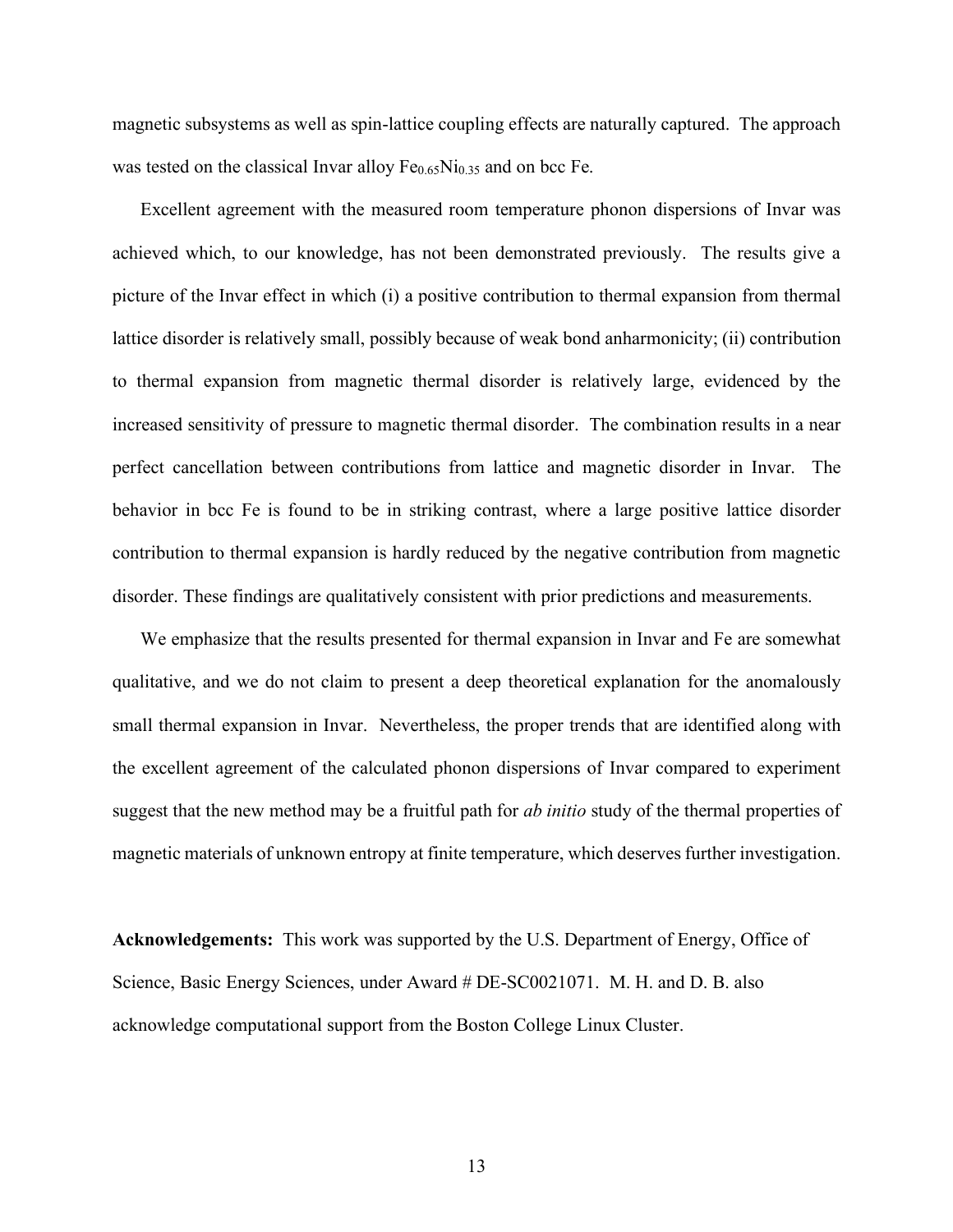## **Appendix A: Connecting configurational averaging to measured magnetization**

The microstates i.e. spin-lattice snapshots, enumerated by index *i*, are decomposed into  $i =$  $(\mathcal{L}, \mathcal{M})$ , where  $\mathcal L$  labels each lattice configuration, i.e. snapshot of atomic displacements, and  $\mathcal M$ labels each magnetic configuration i.e. snapshot of magnetic moment orientations. Then, the configurational averaging to determine the DFT pressure,  $\langle P_{DFT}[i] \rangle_{V,T}$ , from Eq. 4, can be written:

$$
\langle P_{DFT}[i] \rangle_{V,T} = \sum_{\mathcal{M}} \sum_{\mathcal{L}} w_{\mathcal{M}} w_{\mathcal{L}} P_{DFT}[(\mathcal{M}, \mathcal{L})]
$$
(A1)

where  $w_M$  and  $w_L$  are the statistical weights of each magnetic and lattice state, respectively. By construction, each generated lattice configuration is an equally probable one for each  $(V, T)$  so  $w_L = 1/N_L$ , where  $N_L$  is the total number of lattice configurations considered.

To identify the appropriate set of magnetic microstates, we start by defining a "pressure" for a given magnetic configuration,  $\mathcal{M}$ , as  $P_{\mathcal{M}}$ , such that

$$
P_{\mathcal{M}}(V,T) = \frac{1}{2} P_{vib}(V,T) + \frac{1}{N_{\mathcal{L}}} \sum_{\mathcal{L}} P_{DFT}[(\mathcal{M}, \mathcal{L})]
$$
(A2)

Then, the total pressure is:

$$
P(V,T) = \sum_{\mathcal{M}} w_{\mathcal{M}} P_{\mathcal{M}}(V,T)
$$
 (A3)

To gain insight about how to group the magnetic states, the supercell atoms were placed at their equilibrium positions. Ideal lattice positions were used here rather than performing a magnetic relaxation for each thermally-displaced atomic configuration at each volume and temperature due to the high computational cost of such calculations. Then, various paramagnetic (fully random moment orientations) starting moment configurations were generated, and these were allowed to energetically relax towards the ground state, which was found to be ferromagnetic for both Invar and Fe. From the intermediate states visited during these magnetic relaxations, we extract a subset composing the set  $\{M\}$ . Each M is characterized according to their normalized magnetizations,  $\mathfrak{M}$ , and their energy above the ground state. Fig. A1 plots the dependency of  $P_M$  (for a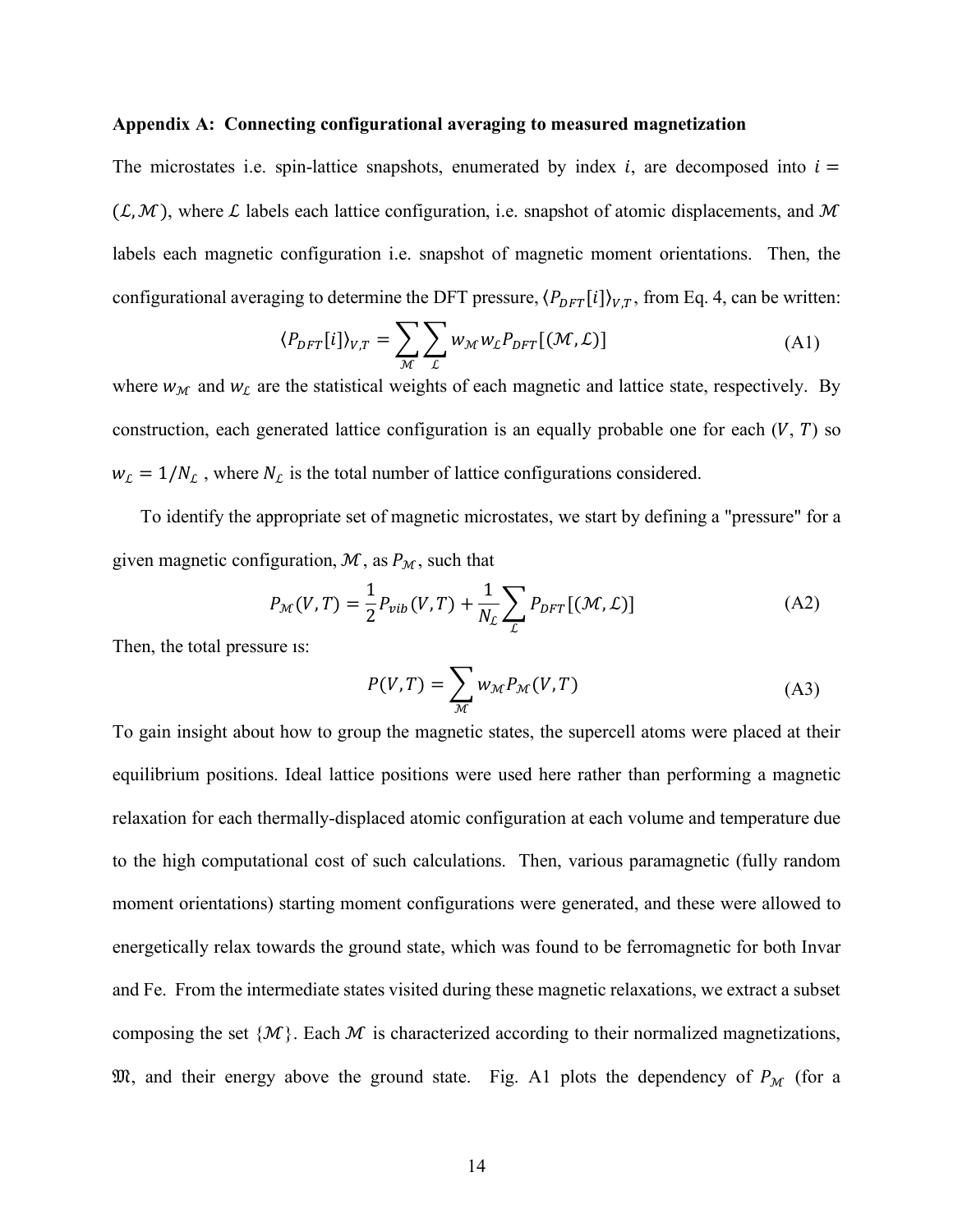representative subset of  $M$ ) on amount of magnetic order,  $\mathfrak{M}$ , and energy above the ground state. From this figure can be seen the important conclusion that  $P_M$  is determined exclusively by  $\mathfrak M$  and is virtually independent of energy. This is seen by the fact that the color is essentially determined by the vertical position of a point on the plot and is unaffected by horizontal location. Analogous behavior was observed for  $T = 296K$ . Fig. A2 plots the same data (with the addition of  $T = 296K$ data) without any designation of energy. The conclusion from Fig. A1 can also be seen in this figure in that the vertical spread (different energies) of points with similar  $\mathfrak{M}$  is small. This demonstrates that, for the purpose of calculating pressure, the relevant characteristic of magnetic disorder for a microstate is  $\mathfrak{M}$ , the amount of orientational disorder in the magnetic moments. Furthermore, Fig. A2 demonstrates that, for the  $\mathfrak{M}$  values of interest in this study,  $P_{\mathcal{M}}$  is a simple *linear* function of  $\mathfrak{M}$ .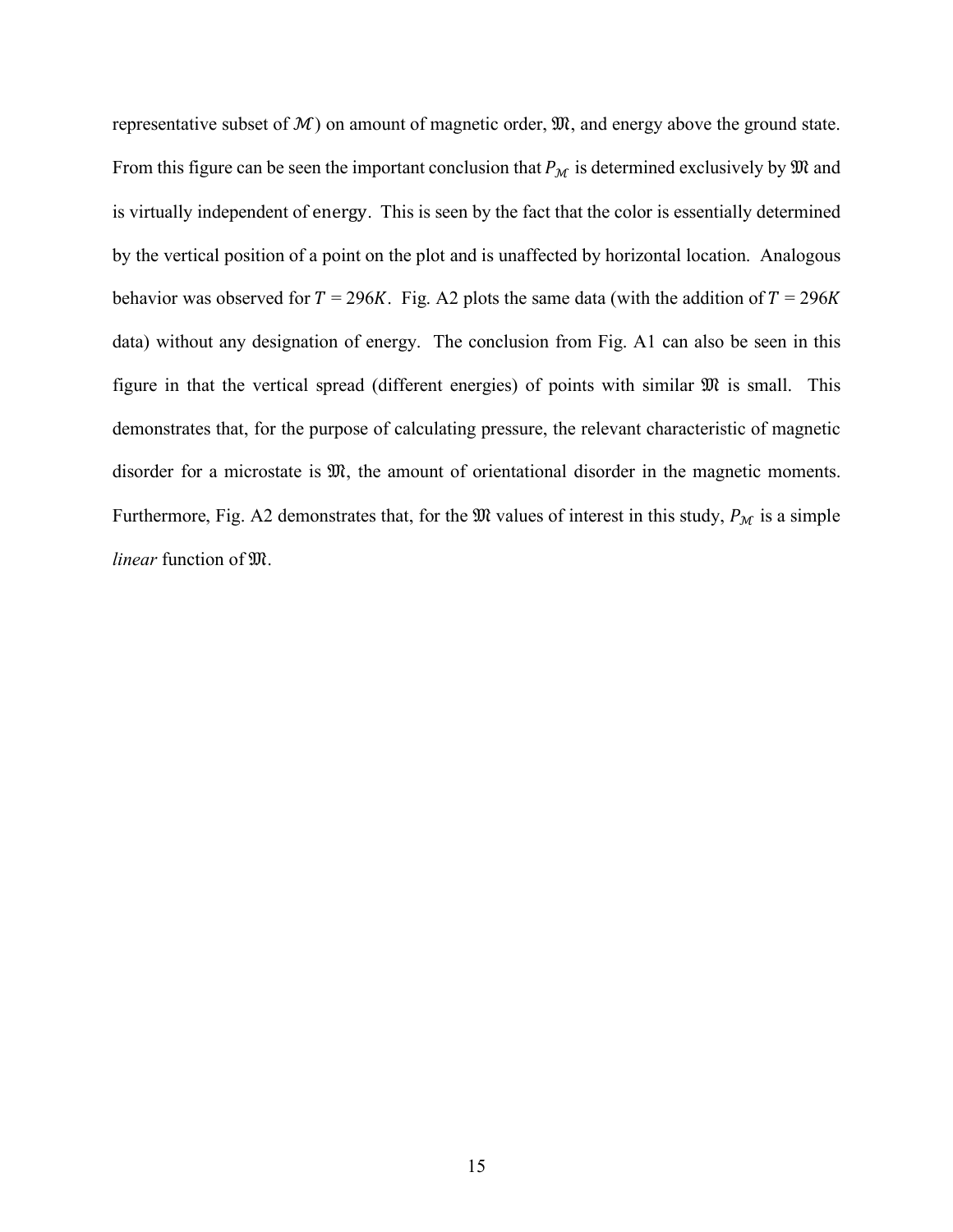# **References**

1. Matthew Heine, Olle Hellman, and David Broido. Effect of thermal lattice and magnetic disorder on phonons in bcc Fe: A first-principles study. Phys. Rev. B 100, 104304 (2019).

2. Matthew Heine, Olle Hellman, and David Broido, Temperature-dependent renormalization of magnetic interactions by thermal, magnetic, and lattice disorder from first principles, Phys. Rev. B 103, 184409 (2021).

[3] Ch. E. Guillaume, \Recherches sur les aciers au nickel. Dilatations aux temperatures elevees; resistance electrique," C.R. Acad. Sci. 125, 235 (1897).

[4] C. E. Guillaume, Nobel Lecture: Invar and Elinvar, Nobel Media AB, 2014, http://www.nobelprize.org/nobel\_prizes/physics/laureates/1920/guillaume-lecture.html [or C. E. Guillaume, Nobel Lectures in Physics 1901–1921 (Elsevier, Amsterdam, 1967)].

[5] R.J. Weiss, The origin of the 'Invar' Effect, Proc. Phys. Soc. 82, 281 (1963).

[6] E.F. Wasserman, The Invar problem," J. Magn. Magn. Mater. 100, 346 (1991).

[7] Y. Kakehashi, J. Phys. Soc. Jpn. 50, 2236 (1981).

[8] M. van Schilfgaarde, I. A. Abrikosov, and B. Johansson, Origin of the Invar effect in ironnickel alloys, Nature 400, 46 (1999).

[9] V. Crisan, P. Entel, H. Ebert, H. Akai, D. D. Johnson, and J. B. Staunton, Phys. Rev. B 66, 014416 (2002).

[10] A. V. Ruban, S. Khmelevskyi, P. Mohn, and B. Johansson, Phys. Rev. B 76, 014420 (2007).

[11] A. Ruban, First-principles modeling of the Invar effect in  $Fe<sub>65</sub>Ni<sub>35</sub>$  by the spin-wave method, Phys. Rev. B 95, 174432 (2017).

[12] R. K Pathria and Paul D Beale. Statistical mechanics, 3rd Edition. Elsevier Academic Press, Amsterdam, 2011.

[13] G. Kresse and J. Hafner, \E cient iterative schemes for ab initio total-energy calculations using a plane-wave basis set," Phys. Rev. B 48, 13115 (1993).

[14] G. Kresse and Furthmüller, Efficiency of ab-initio total energy calculations for metals and semiconductors using a plane-wave basis set," Comput. Mater. Sci. 6, 15 (1996).

[15] G. Kresse and D. Joubert, Efficient iterative schemes for ab initio total-energy calculations using a plane-wave basis set," Phys. Rev. B 54, 11169 (1996).

[16] G. Kresse and D. Joubert, Efficiency of ab-initio total energy calculations for metals and semiconductors using a plane-wave basis set," Phys. Rev. B 59, 1758 (1999).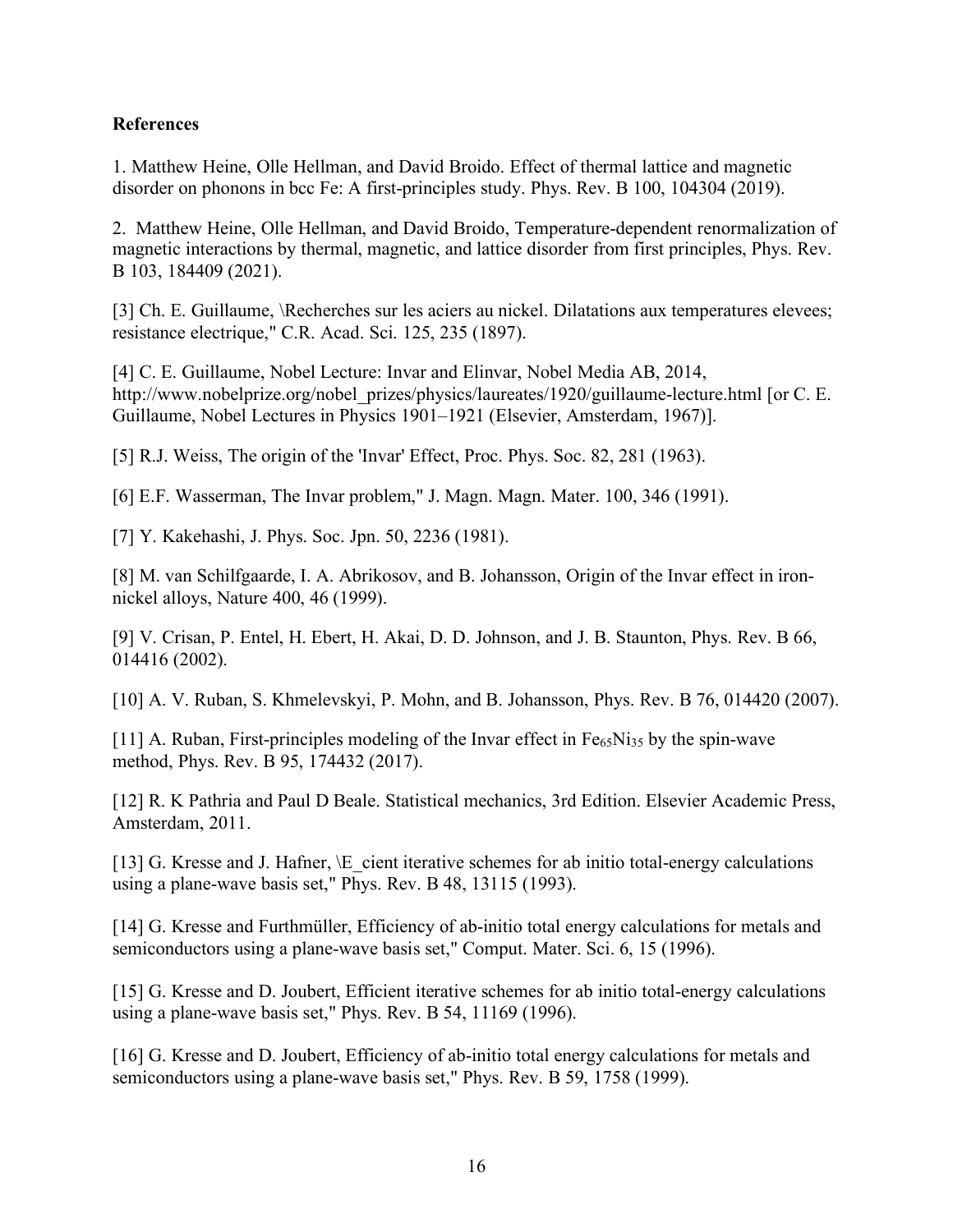[17] O. Hellman, I. A. Abrikosov, and S. I. Simak, Phys. Rev. B 84, 180301(R) (2011).

[18] N. Shulumba, O. Hellman, and A. J. Minnich, Phys. Rev. B 95, 014302 (2017).

[19] N. Shulumba, O. Hellman, and A. J. Minnich, Phys. Rev. Lett. 119, 185901 (2017).

[20] I. Errea, M. Calandra, and F. Mauri, Phys. Rev. B 89, 064302 (2014).

[21] Alex Zunger, S.-H. Wei, L. G. Ferreira, and James E. Bernard. Special quasirandom structures. Phys. Rev. Lett., 65, 353–356, (1990).

[22] Nina Shulumba, Olle Hellman, Zamaan Raza, Björn Alling, Jenifer Barrirero, Frank Mücklich, Igor A. Abrikosov, and Magnus Odén. Lattice vibrations change the solid solubility of an alloy at high temperatures, Phys. Rev. Lett. 117, 205502, (2016).

[23] Ambroise van Roekeghem, Jesús Carrete, and Natalio Mingo, Anomalous thermal conductivity and suppression of negative thermal expansion in ScF3, Phys. Rev. B 94, 020303(R) (2016).

[24] Y. Endoh. Lattice dynamics in ferromagnetic invar alloys. Journal of Magnetism and Magnetic Materials, 10, 177 – 182 (1979).

[25] E. D. Hallman and B. N. Brockhouse. Crystal dynamics of nickel–iron and copper–zinc alloys. Canadian Journal of Physics, 47, 1117–1131 (1969).

[26] E. Maliszewski and S. Bednarski, Lattice dynamics of  $Fe<sub>0.65</sub>Ni<sub>0.35</sub>$  classical Invar, Physica Status Solidi (b), 211, 621–629 (2019).

[27] M. Hayase, M. Shiga and Y. Nakamura, Spontaneous volume magnetostriction and lattice constant of face-centered cubic Fe-Ni and Ni-Cu alloys, J. Phys. Soc. Jap. 34, 925 (1973).

[28] K. Hayashi and N. Mori, Effects of pressure on magnetization of Fe-Ni and Fe-Pt

invar alloys, Solid State Communications, 38, 1057–1059, (1981).

[29] J. P. Rueff, A. Shukla, A. Kaprolat, M. Krisch, M. Lorenzen, F. Sette, and R. VerbeniMagnetism of Invar alloys under pressure examined by inelastic x-ray scattering, Phys. Rev. B, 63, 132409 (2001).

[30] L. Nataf, F. Decremps, and J. C. Chervin, O. Mathon and S. Pascarelli, J. Kamarád, F. Baudelet, A. Congeduti, and J. P. Itié, High-pressure magnetic study of Fe-Ni and Fe-Pt Invar alloys, Phys. Rev. B 80, 134404 (2009).

[31] J. Kamarád, M. Míšek, and Z. Arnold, Direct measurement of magnetization isotherms of Fe64Ni36 Invar alloy in a diamond anvil cell, High Pressure Research 34, 365 (2014).

[32] I. Seki and K. Nagata, Lattice Constant of Iron and Austenite Including Its Supersaturation Phase of Carbon, ISIJ International 45, 12 (2005)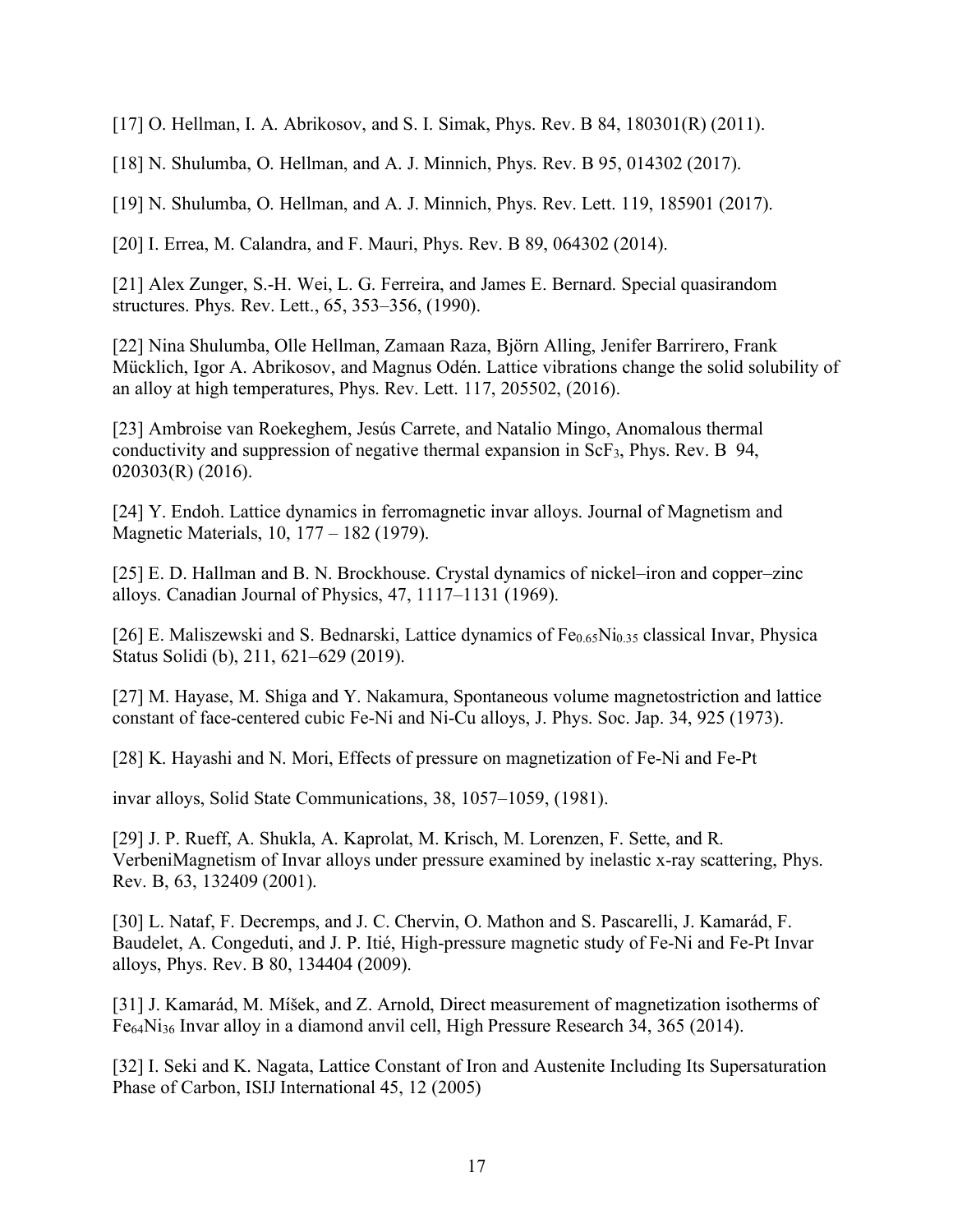[33] We have estimated the error in the pressure calculations to be roughly a few kbar, thus qualitatively validating the finding that the points a and c in the left panel of Fig. 4 are consistent with near-zero thermal expansion in Invar.

[34] F. C. Nix and D. MacNair, The thermal expansion of pure metals: Copper, Gold, Aluminum, Nickel, and Iron, Phys. Rev. 60, 597 (1941).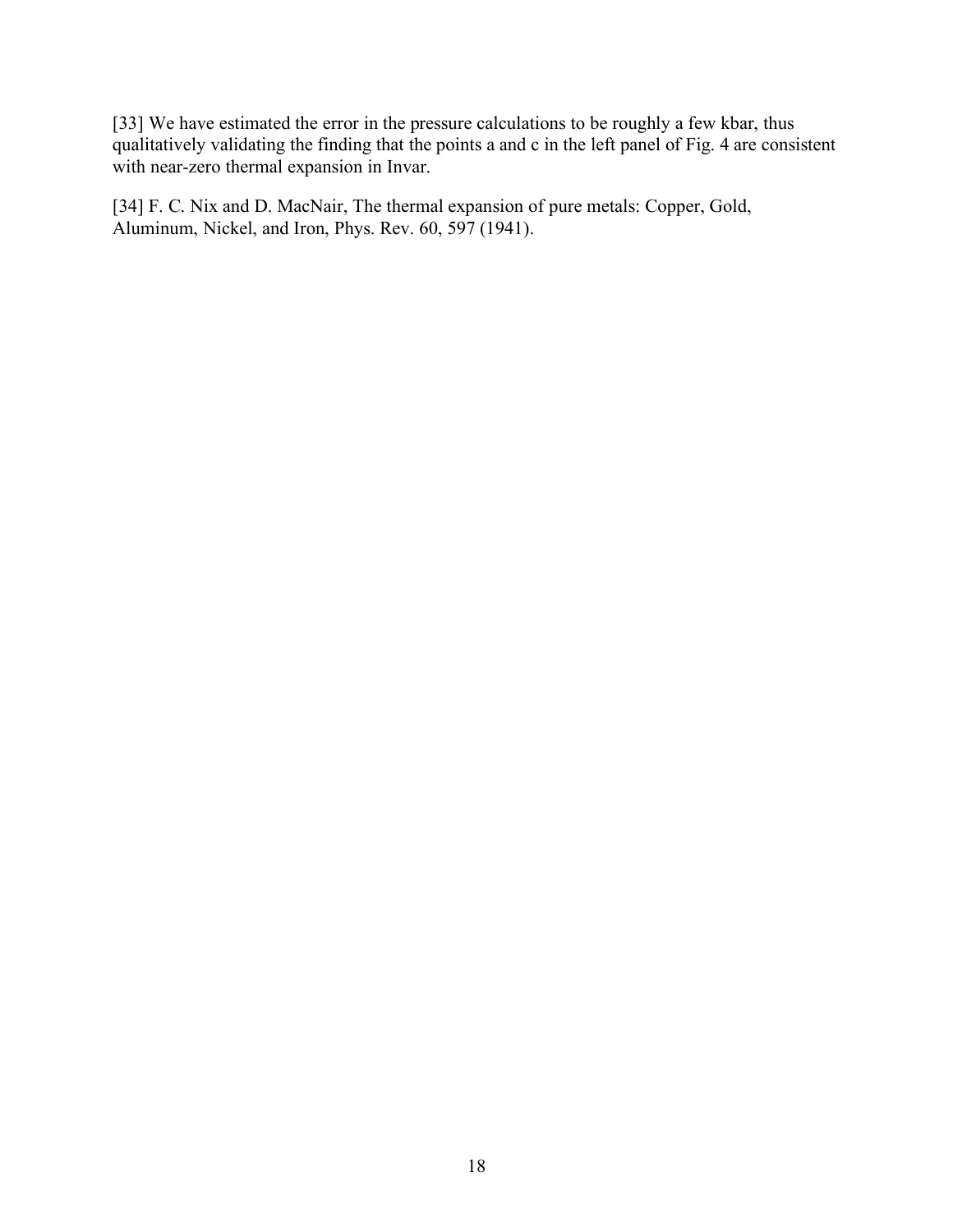# **Figures**



Figure 1. Example of a thermal spin-lattice snapshot (microstate) for the Invar calculation. Circles represent Fe (red) and Ni (blue) atoms while arrows represent corresponding magnetic moments. Note that atoms are thermally displaced from their ideal lattice positions and moments have disordered orientations.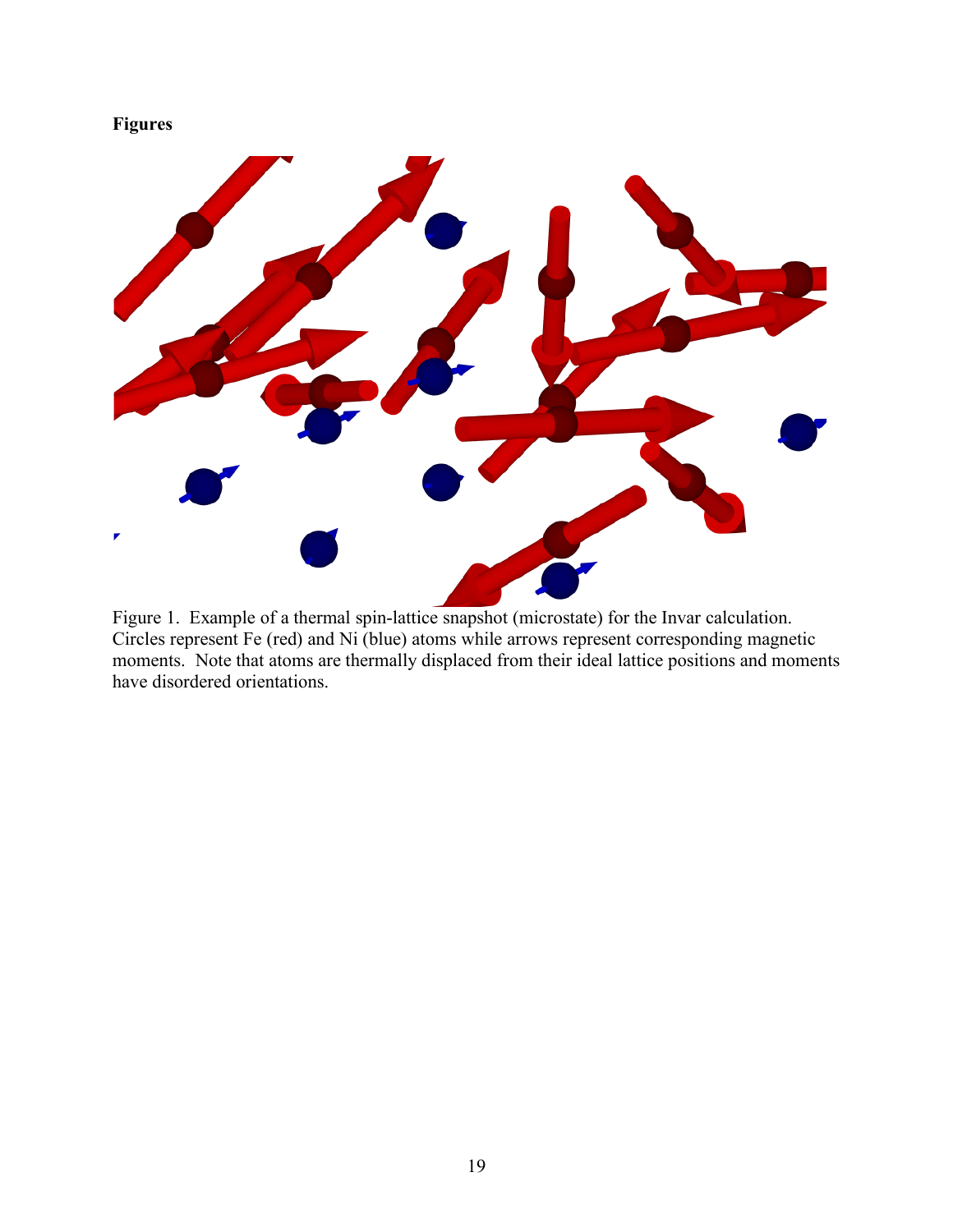

Figure 2: Calculated phonon dispersions for the classical Invar alloy at room temperature compared to measurement. Blue error bars are measurements of  $Fe_{0.7}Ni_{0.3}$  from Ref. 25 while black error bars are measured data for Fe<sub>0.65</sub>Ni0.35 from Ref. 26.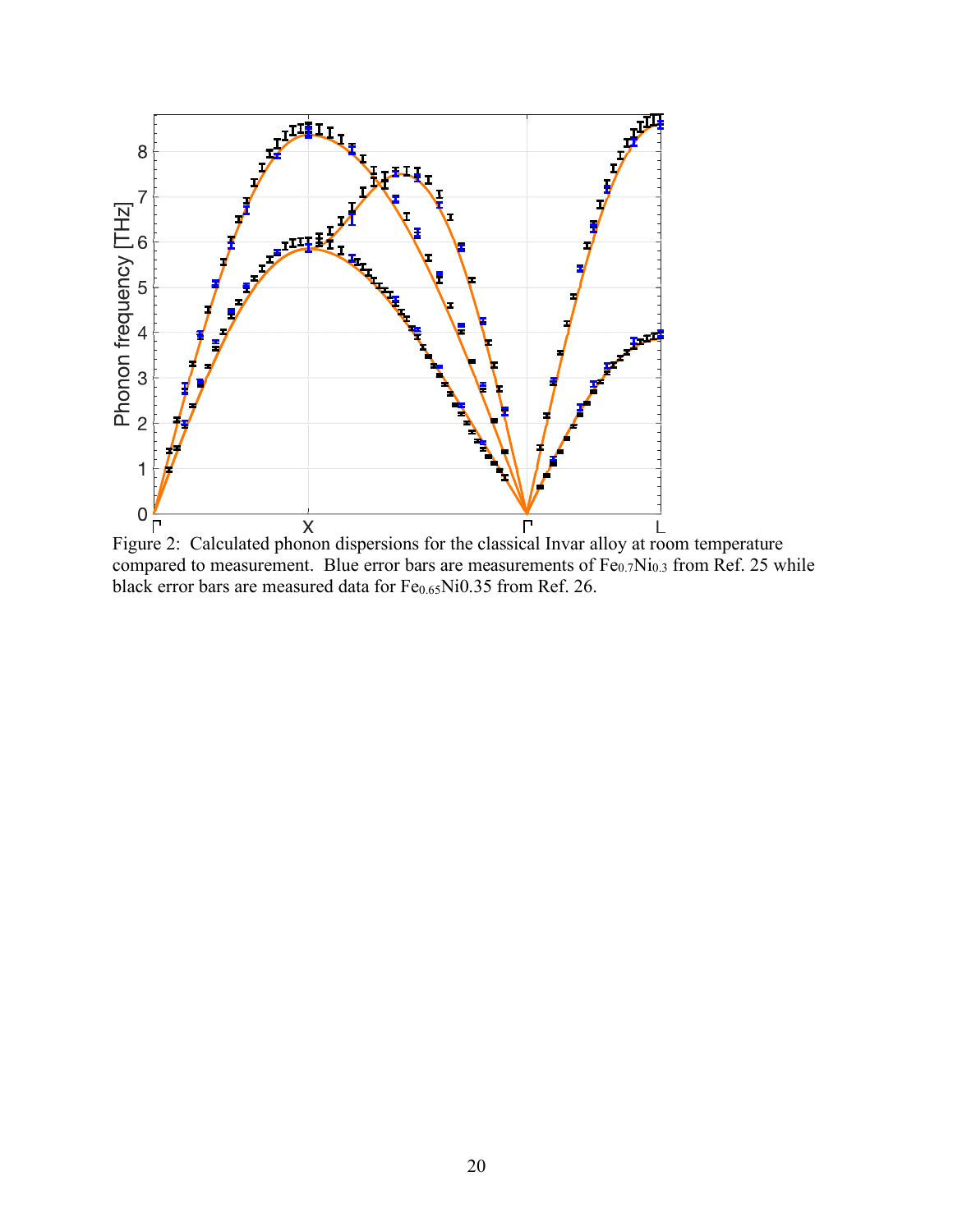

**Figure 3:** Left panel: Calculated  $P_{\text{M}}$  for Invar at ambient volume for  $T=50$ K and normalized magnetization,  $\mathfrak{M}$ , ranging from ferromagnetic,  $\mathfrak{M}=1$ , to paramagnetic,  $\mathfrak{M}=0$ (see colorbar for normalized magnetization scale). Calculated  $P_{\text{M}}$  values at  $T=296$ K use the ambient volume at 50K. Right panel: Same for bcc Fe for *T*=300K and *T*=600K.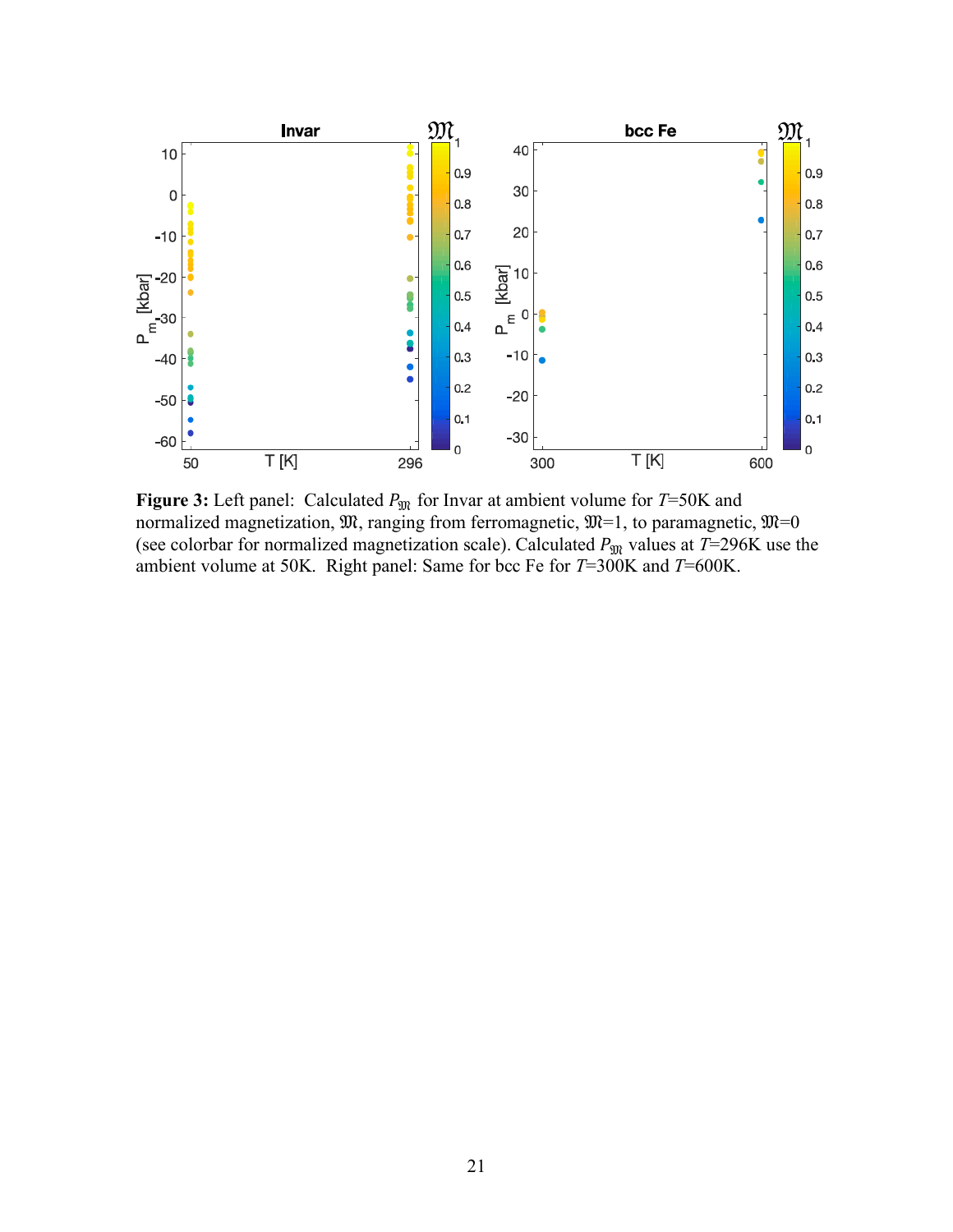

**Figure 4**: Calculated  $P_{\text{3D}}$  a subset of values in Fig. 3, for Invar (left panel) and for bcc Fe (right panel). See Fig. 3 caption for axes/colormap definitions. Labeled points for Invar are: point a: calculated  $P_{\text{M}}(T = 50 \text{K})$  using  $\text{M}$  consistent with measured magnetization at 50K; point b:  $P_{\text{TR}}(T = 296K)$  for same  $\Re$  as at 50K. point c: calculated  $P_{\text{TR}}(T = 296K)$  with  $\mathfrak M$  consistent with measurement at 296K; Labeled points a, b, c for bcc Fe have same meaning as corresponding points for Invar but at 300K and 600K. Point d:  $P_{\text{M}}$  for a paramagnetic configuration.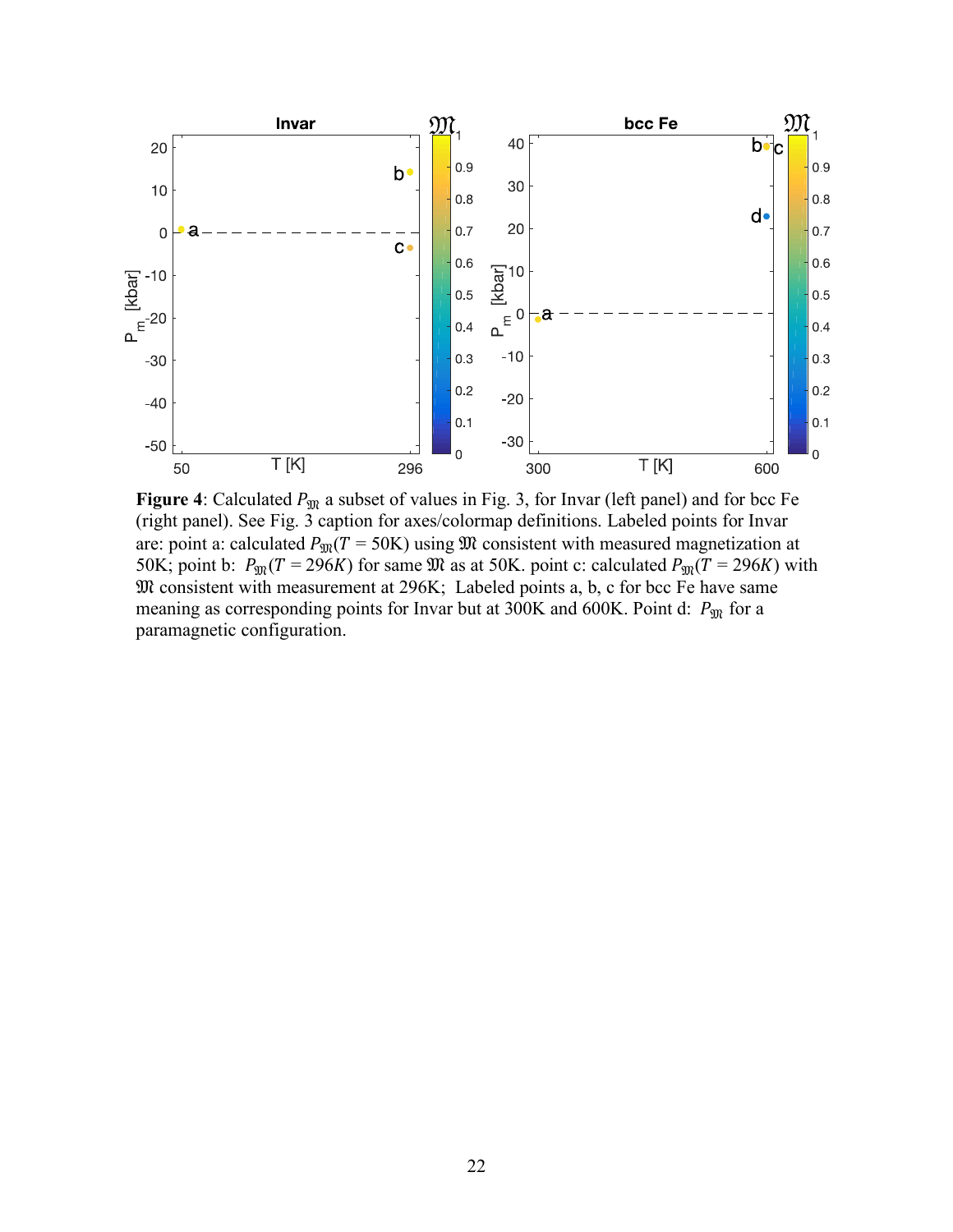

Figure A1: Dependence of  $P_{\mathcal{M}}$  for Invar upon degree of disorder,  $\mathfrak{M}$ , and energy of the magnetic state. Values of  $P_{\mathcal{M}}$  are given by color (see colorbar for values in kbar). E<sup>mag</sup> is the energy of the given magnetic configuration with atoms in the ideal lattice positions;  $E_{min}^{mag}$  is the lowest energy of the plotted configurations. All points correspond to a lattice temperature of 50K.